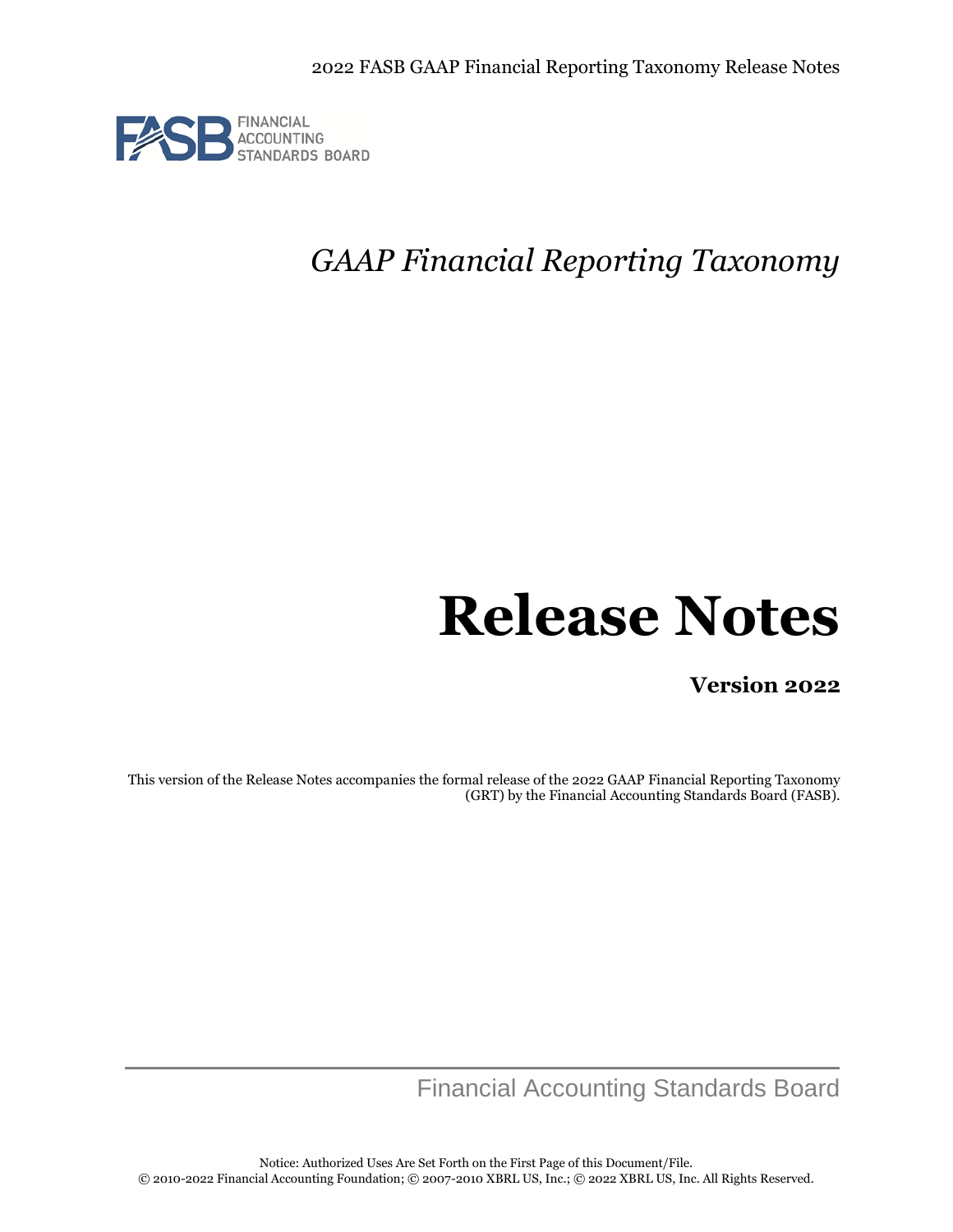### **Notice**

## **Authorized Uses of this Document**

© 2010-2022 Financial Accounting Foundation; © 2007-2010 XBRL US, Inc.; © 2022 XBRL US, Inc. All Right Reserved.

To meet the mission requirements of the U.S. Securities and Exchange Commission (the "*Commission*"), the US GAAP Financial Reporting Taxonomy<sup>1</sup> (the "*Taxonomy*") may be used by the public, royalty-free, in reporting financial statements under U.S. generally accepted accounting principles ("*GAAP*"), and may be incorporated without change, in whole or in part, in other works (the "*Permitted Works*") that comment on, explain, or assist in the use or implementation of the Taxonomy. Permitted Works may be copied, published and distributed by its creator without restriction of any kind imposed hereby; provided, this Authorized Uses notice is included on the first page thereof. Under no circumstances may the Taxonomy, or any part of it, be modified in any way, such as by removing the copyright notice or references to the copyright holder, except as required to translate it into languages other than English or with the prior written consent of Financial Accounting Foundation ("*FAF*").

Copyright in some of the content available in this Taxonomy belongs to third parties, including XBRL International, Inc. and XBRL US, Inc. (such third party content, "*Third Party Documents*"), and such content has been produced on this website (and in this Taxonomy) with the permission of the Third Party Documents copyright holders, including XBRL International, Inc. and XBRL US, Inc. Please check copyright notices on or in respect of individual Third Party Documents. With respect to XBRL International, Inc., their Third Party Documents may only be used in accordance with the terms and conditions of the XBRL International, Inc. Intellectual Property Policy located at <http://www.xbrl.org/Legal2/XBRL-IP-Policy-2007-02-20.pdf> (as the same may be amended from time to time). With respect to XBRL US, Inc., their Third Party Documents may only be used in accordance with the terms and conditions of the XBRL US, Inc. Intellectual Property Policy located at [https://xbrl.us/wp](https://xbrl.us/wp-content/uploads/2007/09/ip-policy.pdf)[content/uploads/2007/09/ip-policy.pdf](https://xbrl.us/wp-content/uploads/2007/09/ip-policy.pdf) (as the same may be amended from time to time). The content located at such website, or in any other copyright notices for Third Party Document copyright holders is the sole property of such Third Party Document copyright holder(s) and is provided therein by such Third Party Document copyright holder(s), "as is" without warranty of any kind, either express or implied by FAF, and FAF has no responsibility for the content or obligations therein.

#### WARRANTY DISCLAIMER

THE TAXONOMY, THE INFORMATION CONTAINED HEREIN, AND ALL INFORMATION PROVIDED AS PART OF THIS TAXONOMY AND ITS ASSOCIATED FILES ARE PROVIDED ON AN "AS-IS, WHERE-IS AND WITH ALL FAULTS" BASIS, AND THE FINANCIAL ACCOUNTING FOUNDATION, XBRL INTERNATIONAL, INC., AND ALL OTHER COPYRIGHT HOLDERS DISCLAIM ALL WARRANTIES, EXPRESS OR IMPLIED, INCLUDING BUT NOT LIMITED TO ANY WARRANTY OF MERCHANTABILITY, FITNESS FOR ANY PARTICULAR PURPOSE, OR TITLE; OR ANY WARRANTY THAT THE USE OF THE CONTENTS OF THE TAXONOMY OR ITS ASSOCIATED FILES WILL NOT INFRINGE ANY THIRD PARTY PATENTS, COPYRIGHTS, TRADEMARKS OR OTHER RIGHTS.

#### LIMITATION OF LIABILITY

IN NO EVENT WILL THE FINANCIAL ACCOUNTING FOUNDATION, XBRL INTERNATIONAL, INC., OR ANY OTHER COPYRIGHT HOLDER BE LIABLE TO ANY USER OR ANY THIRD PARTY FOR THE COST OF PROCURING SUBSTITUTE GOODS OR SERVICES, LOST PROFITS, LOSS OF USE, LOSS OF DATA OR ANY DIRECT, INDIRECT, CONSEQUENTIAL, INCIDENTAL, PUNITIVE OR SPECIAL DAMAGES, WHETHER UNDER CONTRACT, TORT, WARRANTY OR OTHERWISE, ARISING IN ANY WAY OUT OF THE USE OF THIS TAXONOMY OR ITS ASSOCIATED FILES, OR THE PERFORMANCE OR IMPLEMENTATION OF THE CONTENTS THEREOF OF ANY TYPE WHATSOEVER, WHETHER OR NOT SUCH PARTY HAD ADVANCE NOTICE OF THE POSSIBILITY OF SUCH DAMAGES.

<sup>1</sup> This Taxonomy includes by import the SEC Reporting Taxonomy (the "*SRT*"). "Notice: Authorized Uses" for the SRT can be viewed at [http://xbrl.fasb.org/terms/SRT\\_TermsConditions.html](http://xbrl.fasb.org/terms/SRT_TermsConditions.html)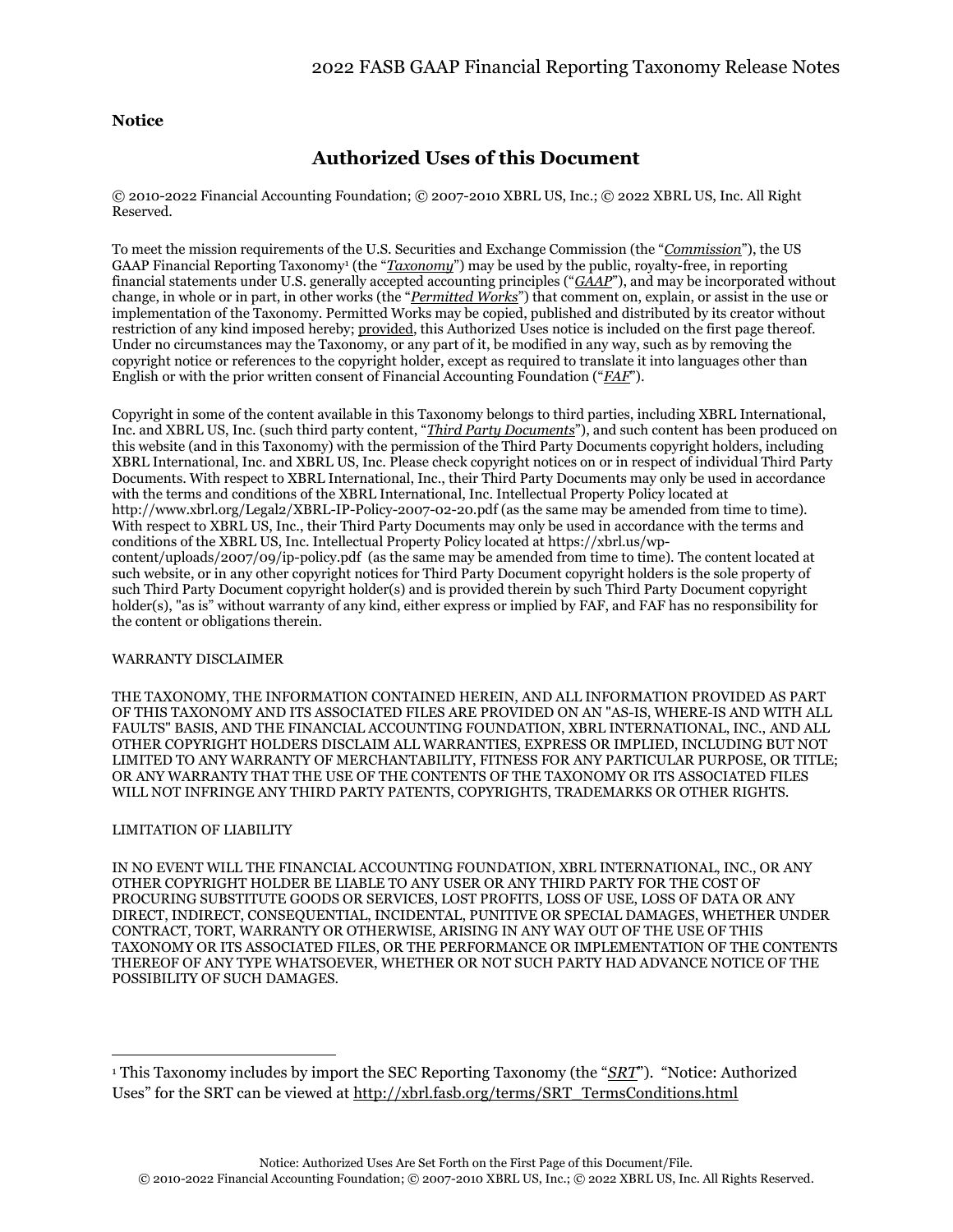# **Table of Contents**

| $\blacksquare$   |                                                                        |  |
|------------------|------------------------------------------------------------------------|--|
| $\mathbf{2}$     |                                                                        |  |
| 2.1              |                                                                        |  |
|                  | 2.2                                                                    |  |
|                  | 2.3                                                                    |  |
|                  | 2.4                                                                    |  |
|                  |                                                                        |  |
| 3                |                                                                        |  |
| $\boldsymbol{4}$ |                                                                        |  |
| 4.1              |                                                                        |  |
|                  | 4.2                                                                    |  |
| 4.3              | IMPROVEMENTS TO FASB ACCOUNTING STANDARDS CODIFICATION® REFERENCES  15 |  |
|                  | 4.4                                                                    |  |
|                  | 4.5                                                                    |  |
| 4.6              |                                                                        |  |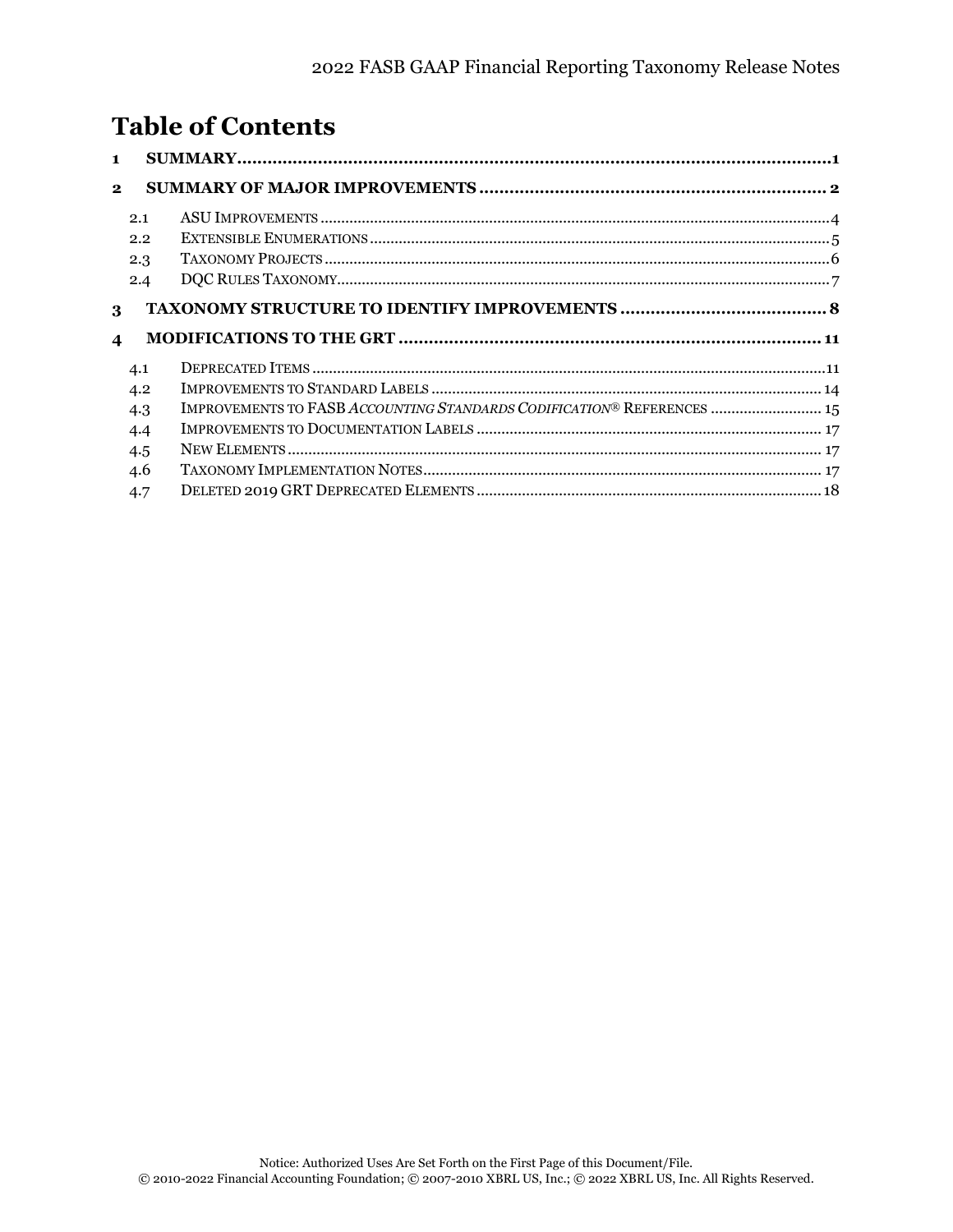# <span id="page-3-0"></span>**1 Summary**

The Financial Accounting Foundation (FAF) and the Financial Accounting Standards Board (FASB) are responsible for the ongoing development and maintenance of the GAAP Financial Reporting Taxonomy (GRT). As a part of this ongoing development and maintenance, improvements to the GRT from Exposure Drafts of amendments to the FASB Accounting Standards Codification® (ASC) are exposed concurrently and technical and other conforming improvements are exposed as they are developed. Additionally, the Development GAAP Financial Reporting Taxonomy (Development Taxonomy) is available for comment throughout the year and the FASB annually publishes release notes to the GRT that are a compilation of the improvements that have been exposed throughout the year.

The 2022 GRT is named "US GAAP (2022)" on the FASB Taxonomy Online Review and Comment System (TORCS). The 2022 GRT is released for public use pending final acceptance by the U.S. Securities and Exchange Commission (SEC), which is expected in early 2022.

Those release notes describe improvements from the 2021 GRT that were made to address requirements for amendments from Accounting Standards Updates (ASU) and common reporting practices. Also, projects were implemented to improve the utility of the GRT, reduce inconsistencies in application, and enhance the intended use of the elements while minimizing (1) the effect on instance documents prepared using prior versions of the GRT and (2) the effect on users and systems that consume those instance documents. In addition to those release notes detailing the improvements, other information that may assist in the use of the GRT includes the **[Taxonomy](http://www.fasb.org/cs/ContentServer?c=Page&pagename=FASB%2FPage%2FSectionPage&cid=1176160665046)  [Implementation Guides](http://www.fasb.org/cs/ContentServer?c=Page&pagename=FASB%2FPage%2FSectionPage&cid=1176160665046)** (TIGs) available on the FASB website.

For elements that existed in the 2021 GRT, the element names are unchanged, so they do not adversely affect year-to-year comparability, which helps facilitate conversion of filings to the final 2022 GRT. However, several improvements described in this document will need to be considered, including elements that have been added to and elements deprecated from the 2021 GRT. Nonsubstantive changes for minor edits, such as capitalization and hyphenation, to conform to style are not included because they do not affect the intended use of the elements.

A complete list of all improvements from the 2021 GRT, necessary to complete the 2022 GRT, has been posted on the FASB **[website](https://www.fasb.org/cs/ContentServer?c=Document_C&cid=1176179141384&d=&pagename=FASB%2FDocument_C%2FDocumentPage)** in a file in Excel format.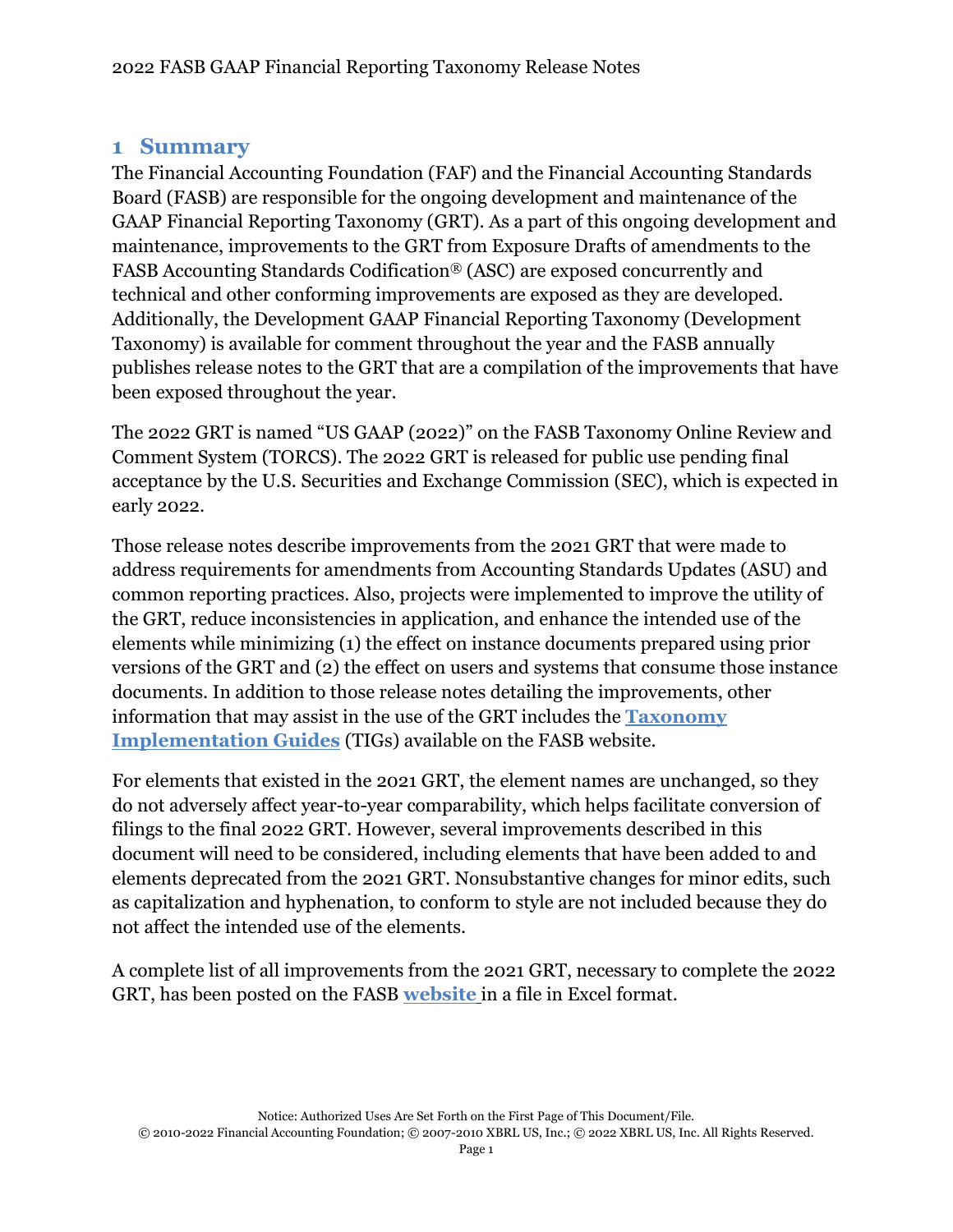# <span id="page-4-0"></span>**2 Summary of Major Improvements**

The 2022 GRT has been revised both for amendments to the ASC from ASUs and various projects, including reference and topical projects.



In comparing updates from the last five years, the following describes the significant improvements each year:

- 2022 improvements:
	- o New elements and deprecations from topics and disclosure areas:
		- Credit Losses
		- **Balance Sheet Offsetting**
		- Pledging and Recourse
	- o Deprecations from superseded guidance for amendments from prior ASUs.
- 2021 improvements:
	- o New elements for ASUs and SEC rules:
		- *Debt (Topic 470)—Amendments to SEC Paragraphs Pursuant to SEC Release No. 33-10762* (ASU 2020-09)
		- *Debt—Debt with Conversion and Other Options (Subtopic 470-20) and Derivatives and Hedging—Contracts in Entity's Own Equity (Subtopic 815-40)—Accounting for Convertible Instruments and Contracts in an Entity's Own Equity* (ASU 2020-06)
		- *Codification Improvements to Topic 326, Financial Instruments— Credit Losses, Topic 815, Derivatives and Hedging, and Topic 825, Financial Instruments* (ASU 2019-04)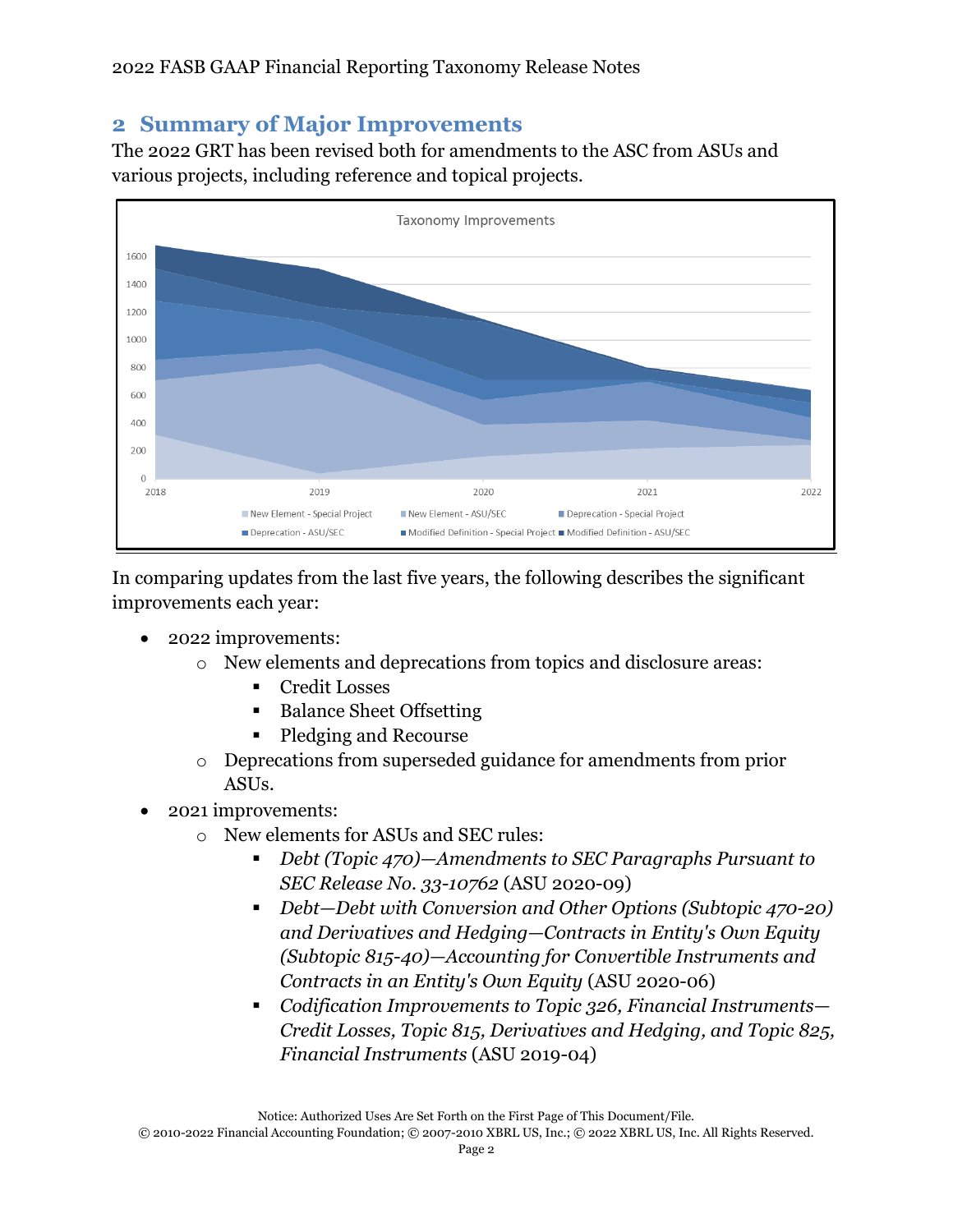- *U.S. Securities and Exchange Commission Release No. 33-10835; 34-89835, Update of Statistical Disclosures for Bank and Savings and Loan Registrants.*
- o New elements and deprecations from remodeling of topical areas for:
	- Asset Acquisitions
	- Accounting Changes
	- Reorganization.
- 2020 improvements:
	- o New elements and deprecations from remodeling of topical areas for:
		- Retirement benefits—multiemployer plans
		- Variable interest entities and equity method investments
		- ASU transition modeling and other accounting changes.
	- o Modification of labels for maturity schedule elements to clarify intended use.
- 2019 improvements:
	- o New elements for ASUs:
		- *Financial Instruments—Credit Losses (Topic 326): Measurement of Credit Losses on Financial Instruments* (ASU 2016-13)
		- *Financial Services—Insurance (Topic 944): Targeted Improvements to the Accounting for Long-Duration Contracts* (ASU 2018-12).
- 2018 improvements:
	- o New elements for:
		- *Financial Instruments—Overall (Subtopic 825-10): Recognition and Measurement of Financial Assets and Financial Liabilities* (ASU 2016-01)
		- Income statement modeling integrated with improvements from *Revenue from Contracts with Customers (Topic 606)* (ASU 2014- 09)
		- Topical projects for retirement benefits, fair value, and cash flows.

See the section **[ASU Improvements](#page-6-0)** for additional information.

Improvements were made to the GRT after each ASU and technical and other conforming improvements were issued for public comment during the year. Those improvements were mainly from changes between Exposure Drafts and final ASUs and feedback received from stakeholders. Improvements to the elements can be identified by the taxonomy version contained in the Change Note (CN). Comments received during the comment period and throughout the year are evaluated for disposition and are generally addressed by: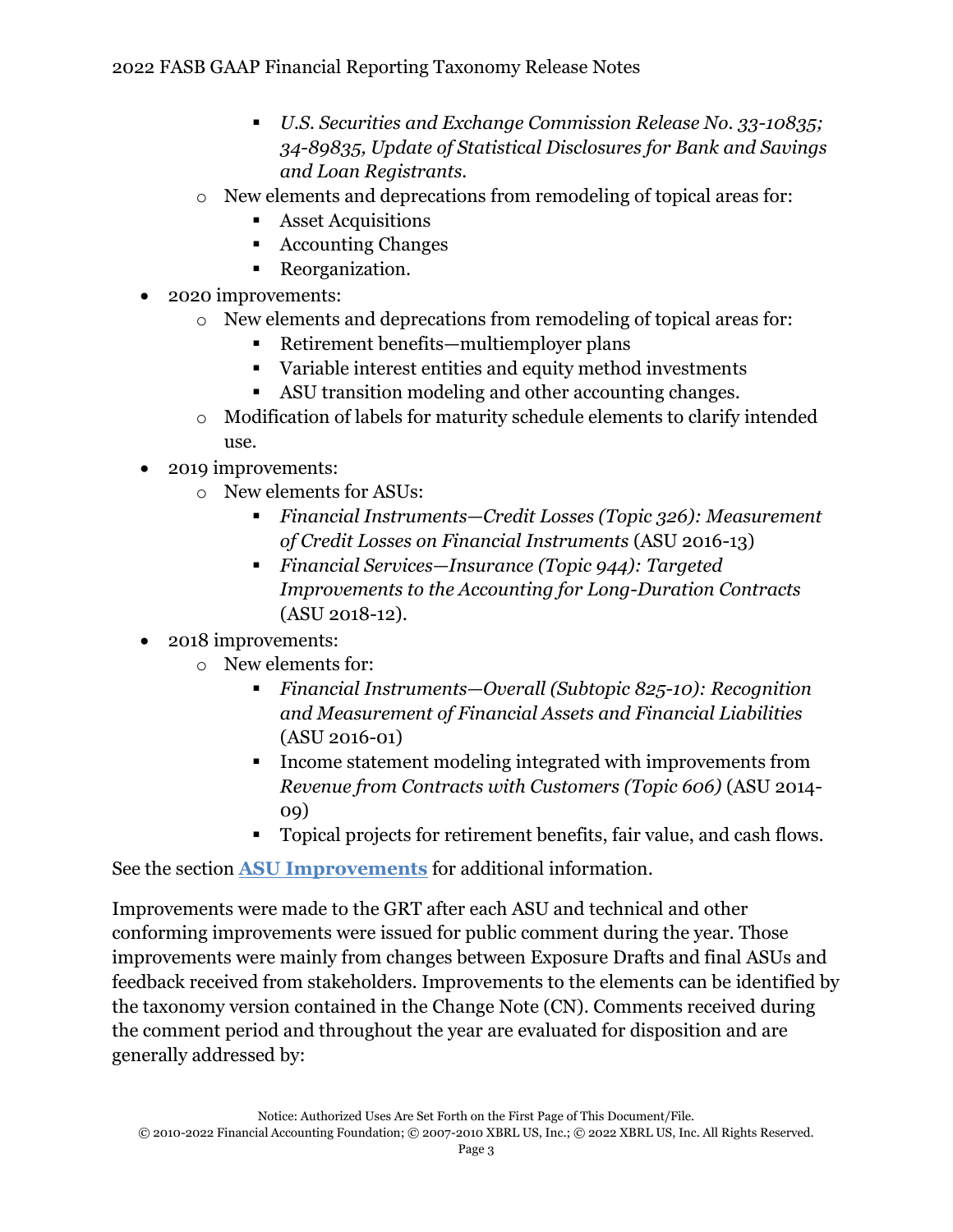- Updating the current GRT:
	- o Comments about items that are considered technical corrections, such as when an element is modeled incorrectly or when there is a requirement that is not provided for, are addressed in the current GRT.
- Retaining for topical and other project reviews:
	- o Comments about a topic are combined and assessed in their entirety to lessen the effect on providers and consumers, which offer better stability and less risk of unintended consequences of one-off changes. Those comments will be considered as the topic is addressed, whether in the current or subsequent period.
- Archiving without change:
	- o Comments may be archived without change if they are not deemed an error or an improvement to the GRT or are duplicative to another comment.
- Rejecting:
	- o Comments may be rejected about items that are not substantive, such as misspellings in element names. See **[GAAP Taxonomy Frequently](https://www.fasb.org/taxonomyfaq)  [Asked Questions](https://www.fasb.org/taxonomyfaq)** (FAQ) in the Taxonomy (XBRL) section on the FASB website.

# <span id="page-6-0"></span>**2.1 ASU Improvements**

The ASUs issued in 2021 and their effect on the 2022 GRT are as follows:

| <b>ASU</b>                                                                                                                                                                                                                                                                                                                                                                           | ASU#    | <b>Improvements</b> |
|--------------------------------------------------------------------------------------------------------------------------------------------------------------------------------------------------------------------------------------------------------------------------------------------------------------------------------------------------------------------------------------|---------|---------------------|
| Reference Rate Reform (Topic 848): Scope                                                                                                                                                                                                                                                                                                                                             | 2021-01 | Included            |
| Franchisors-Revenue from Contracts with<br>Customers (Subtopic 952-606): Practical Expedient                                                                                                                                                                                                                                                                                         | 2021-02 | None                |
| Intangibles-Goodwill and Other (Topic 350):<br>Accounting Alternative for Evaluating Triggering<br>Events                                                                                                                                                                                                                                                                            | 2021-03 | None                |
| Earnings Per Share (Topic 260), Debt-<br>Modifications and Extinguishments (Subtopic 470-<br>50), Compensation-Stock Compensation (Topic<br>718), and Derivatives and Hedging-Contracts in<br>Entity's Own Equity (Subtopic 815-40): Issuer's<br><b>Accounting for Certain Modifications or Exchanges</b><br>of Freestanding Equity-Classified Written Call<br><i><b>Options</b></i> | 2021-04 | Included            |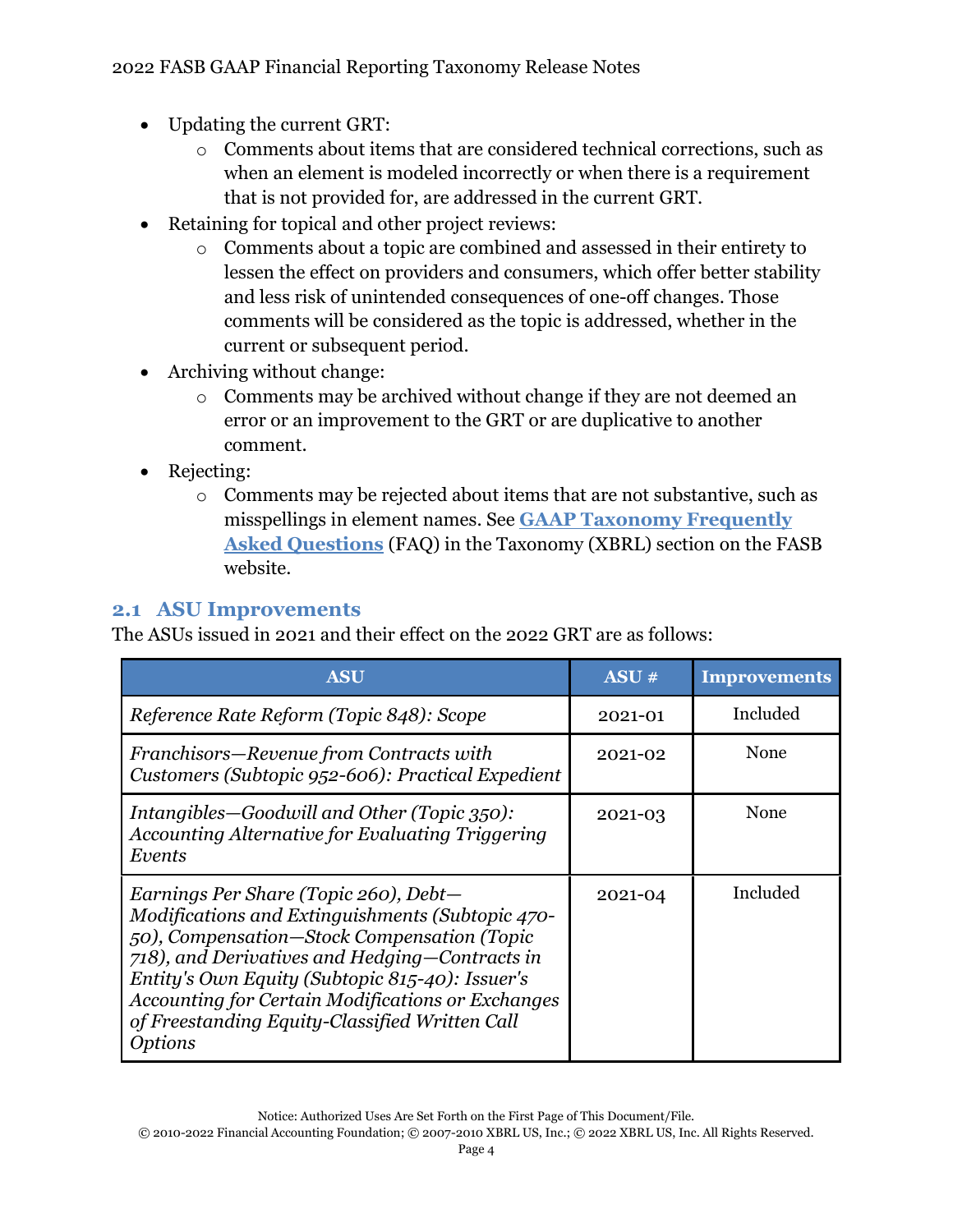## 2022 FASB GAAP Financial Reporting Taxonomy Release Notes

| <b>ASU</b>                                                                                                                                                                                                                                                                                                                                                                                                                                           | ASU#    | <b>Improvements</b> |
|------------------------------------------------------------------------------------------------------------------------------------------------------------------------------------------------------------------------------------------------------------------------------------------------------------------------------------------------------------------------------------------------------------------------------------------------------|---------|---------------------|
| Leases (Topic 842): Lessors-Certain Leases with<br>Variable Lease Payments                                                                                                                                                                                                                                                                                                                                                                           | 2021-05 | Included            |
| Presentation of Financial Statements (Topic 205),<br>Financial Services-Depository and Lending (Topic<br>942), and Financial Services-Investment<br>Companies (Topic 946)–Amendments to SEC<br>Paragraphs Pursuant to SEC Final Rule Releases<br>No. 33-10786, Amendments to Financial<br>Disclosures about Acquired and Disposed<br>Businesses, and No. 33-10835, Update of Statistical<br>Disclosures for Bank and Savings and Loan<br>Registrants | 2021-06 | Included            |
| Compensation-Stock Compensation (Topic 718):<br>Determining the Current Price of an Underlying<br>Share for Equity-Classified Share-Based Awards                                                                                                                                                                                                                                                                                                     | 2021-07 | None                |
| Business Combinations (Topic 805): Accounting<br>for Contract Assets and Contract Liabilities from<br><b>Contracts with Customers</b>                                                                                                                                                                                                                                                                                                                | 2021-08 | Included            |
| Leases (Topic 842)-Discount Rate for Lessees That<br><b>Are Not Public Business Entities</b>                                                                                                                                                                                                                                                                                                                                                         | 2021-09 | None                |
| Government Assistance (Topic 832)—Disclosures<br>by Business Entities about Government Assistance                                                                                                                                                                                                                                                                                                                                                    | 2021-10 | Included            |

Improvements to the 2022 GRT from amendments to the ASC were made concurrently with the final issuance of each ASU. Additional detail on the improvements may be found in the **[appendixes](https://www.fasb.org/cs/ContentServer?c=Document_C&cid=1176179141384&d=&pagename=FASB%2FDocument_C%2FDocumentPage)** in a file in Excel format. If ASUs are finalized shortly after the release of the 2022 GRT with effective dates in 2022, the ASUs will be announced on the FASB website and made available for public comment through the Development Taxonomy.

# <span id="page-7-0"></span>**2.2 Extensible Enumerations**

There are elements in the 2022 GRT that only appear in domain-member relationships in the definition linkbase for the extensible enumeration structure and values. Those elements do not appear in presentation or calculation relationships. They are intended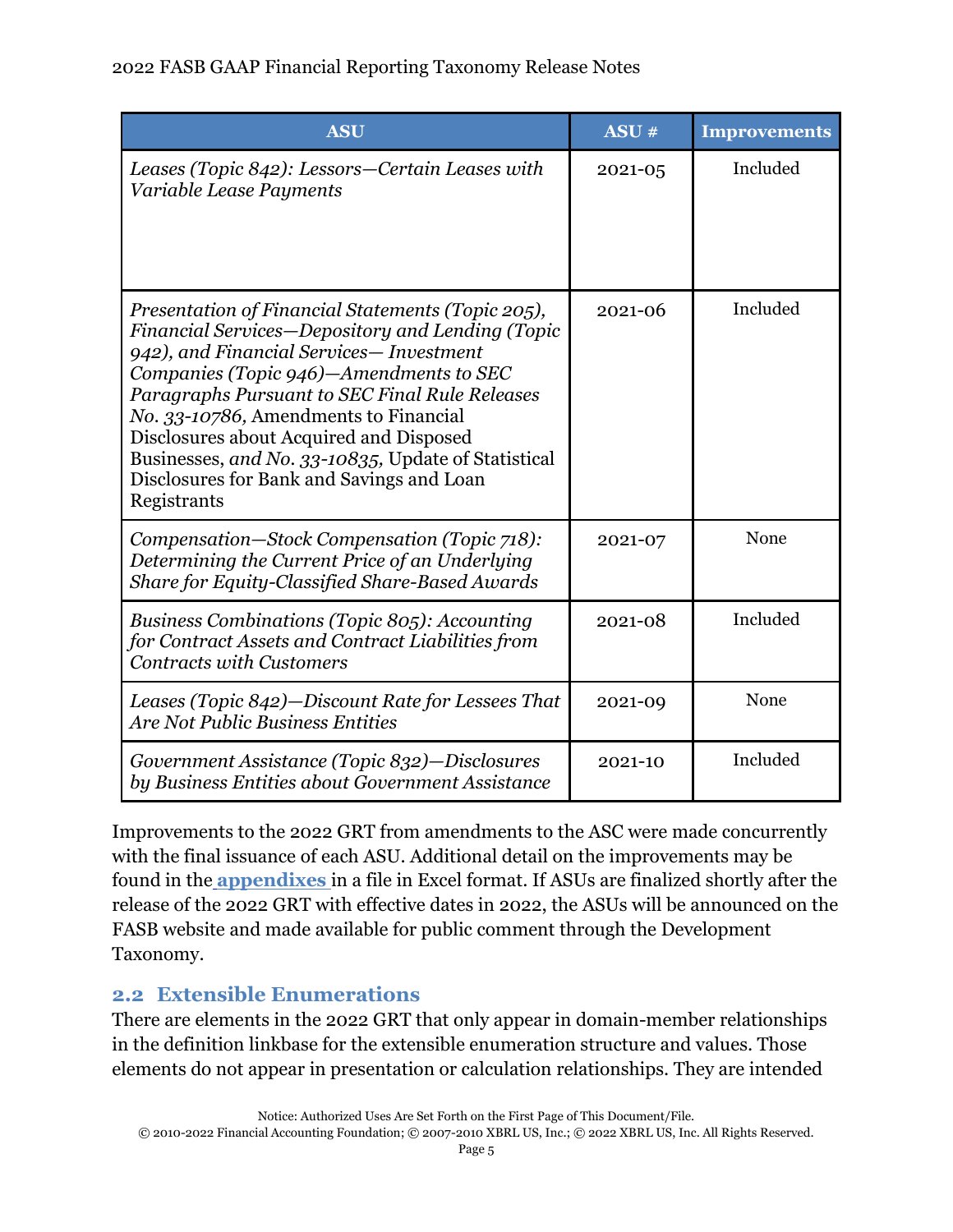to be used as values for an extensible enumeration element, such as "Credit Quality Indicator, Updated Quarterly [Member]," and "Credit Quality Indicator, Updated Annually [Member]." This domain-member relationship can be viewed **[here](http://xbrlview.fasb.org/yeti/resources/yeti-gwt/Yeti.jsp#tax~(id~174*v~7789)!con~(id~4934646)!net~(a~3483*l~833)!lang~(code~en-us)!path~(g~99122*p~13)!rg~(rg~32*p~12))**.

# <span id="page-8-0"></span>**2.3 Taxonomy Projects**

Improvements were made to add elements for disclosures for credit losses on the basis of a review of the topic and feedback from stakeholders. Most of the elements added relate to those needed when a policy election is made to exclude accrued interest from certain values.

The third phase of the topical project for accounting changes included remodeling to improve information when there is a change in reporting entity. This phase resulted in additional elements for disclosures.

Improvements were made for tagging pledge and recourse reporting on the basis of a review of the application of the GRT for this information. Elements for dimensional structures were added to indicate pledging purpose and status and elements were deprecated that were no longer needed. In addition, a review of balance sheet offsetting elements resulted in elements that were either modified or added to improve the intended application of the GRT.

The Reference Project is expected to continue over multiple releases of the GRT and will entail a review of element references to evaluate appropriateness for element selection in meeting disclosure requirements. Elements that are related to common reporting practices will be evaluated to determine whether there is an appropriate paragraph to reference or if an ASC Topic reference can be assigned. Also, this project is expected to better support the topical search capabilities available in the Inline XBRL viewer on the SEC's **[website](https://www.sec.gov/structureddata/osd-inline-xbrl.html)**.

The improvements in the 2022 GRT resulted from a review of reporting requirements for various ASC Topics and assigning references with a disclosureRef role to elements intended to meet those requirements. The improvements also included removing references from elements if they were not intended to meet the reporting requirement. See the section **Improvements to FASB** *[Accounting Standards Codification](#page-17-0)***® [References](#page-17-0)** for additional information.

The changes for the projects can be found by searching the source name part (cn-part:SourceName) for Accounting Changes, Credit Losses, and Reference Project as discussed in further detail in the section **[Taxonomy Structure to Identify](#page-10-0)  [Improvements](#page-10-0)**.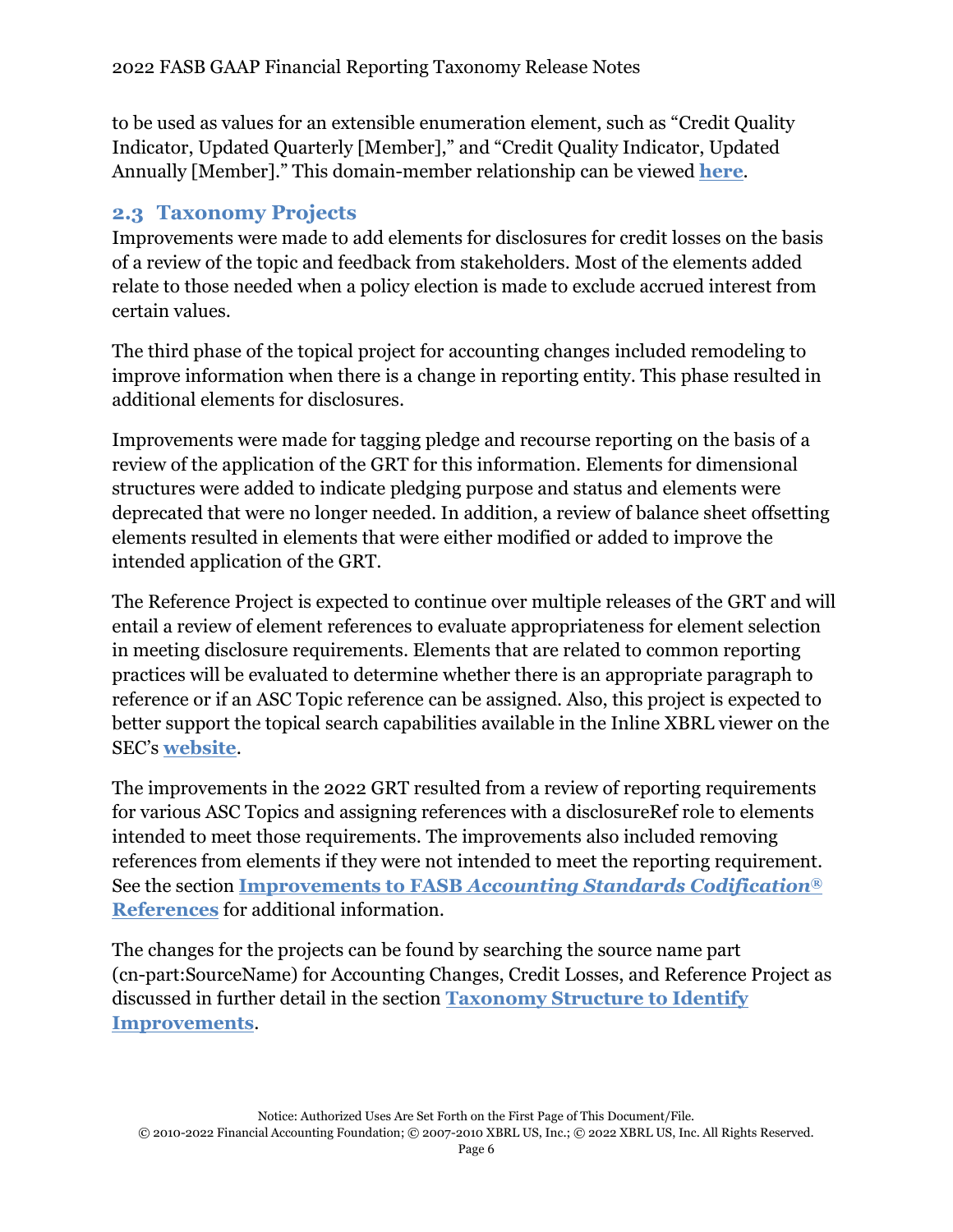# <span id="page-9-0"></span>**2.4 DQC Rules Taxonomy**

The DQC Rules Taxonomy (DQCRT) is published with the GRT and includes XBRL US DQC Rules (DQCR) designed to improve exposure to and compliance with those rules. Nine additional DQCRs were included for 2022 for a total of fifteen DQCRs currently in the DQCRT. Also, DQC Rule 0015 which was added with the 2020 DQCRT includes modifications in the 2022 DQCRT. Over time, additional DQCRs are likely to be included.

The DQCRs are XBRL US published validation rules for XBRL filings with the SEC. The DQCRT includes the DQCRs in a derivative form that identifies the concepts that the rules apply to, with necessary information for software and human readers to understand each rule and the elements to which it applies. The DQCRT does not include application logic that would support the rule being run directly from the DQCRT. Users will need to apply their own application layer or use the rule application as provided by **[XBRL US](https://xbrl.us/data-quality/rules-guidance/)**. See the **[GAAP Financial Reporting and Data Quality Committee](https://www.fasb.org/cs/ContentServer?c=Document_C&cid=1176179152432&d=&pagename=FASB%2FDocument_C%2FDocumentPage)  Rules Taxonomy [Technical Guide](https://www.fasb.org/cs/ContentServer?c=Document_C&cid=1176179152432&d=&pagename=FASB%2FDocument_C%2FDocumentPage)** for additional information.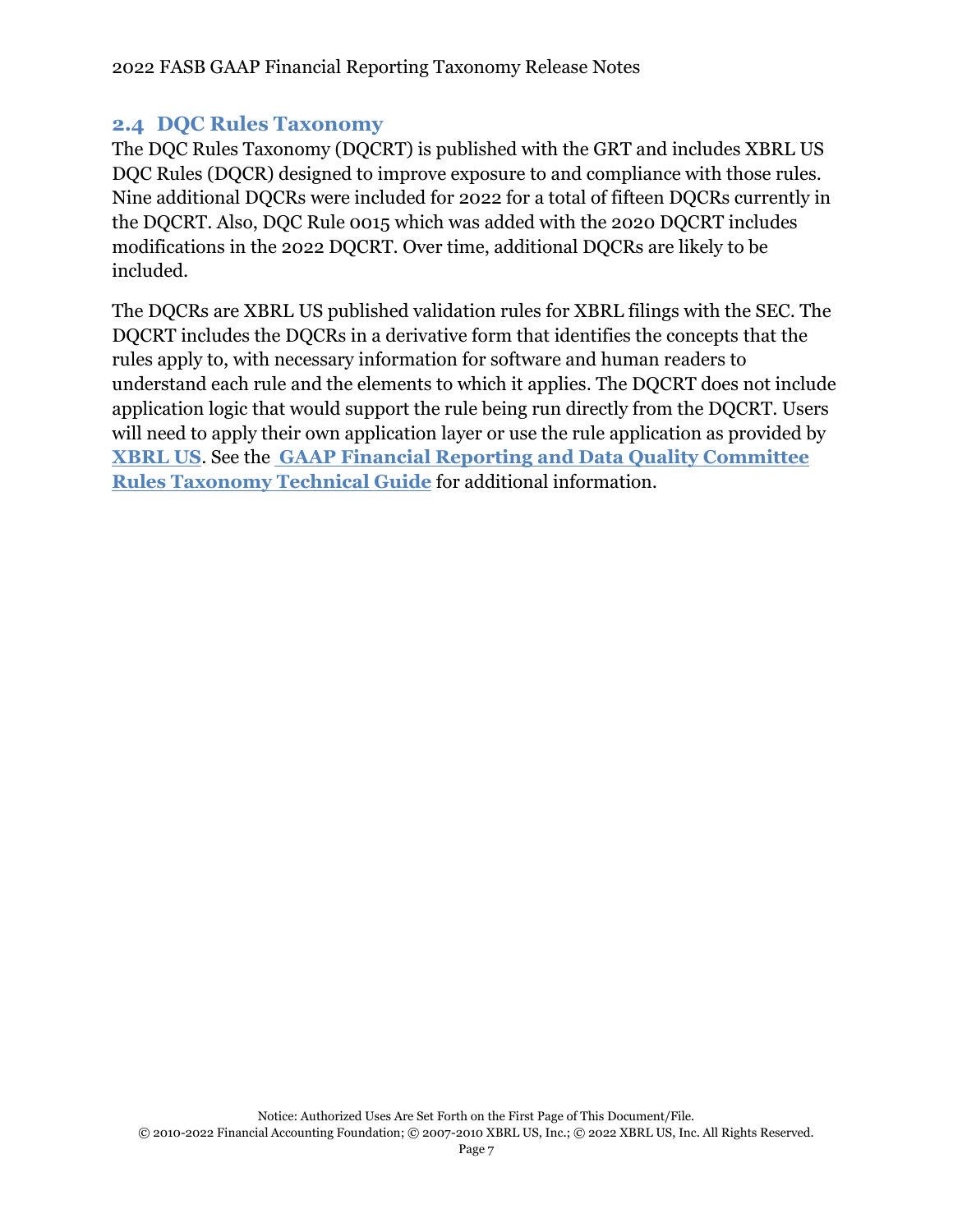# <span id="page-10-0"></span>**3 Taxonomy Structure to Identify Improvements**

Documentation and visual cues at the element level are included in the 2022 GRT to make identifying improvements to the GRT easier for preparers.

If an improvement in the 2022 GRT is the result of amendments issued in an ASU, then the CN will identify those amendments and related changes. For example, the CN contains a source name part (cn-part:SourceName) for ASU 2021-10 that is "Government Assistance." The improvements for an ASU also can be identified by the source ASU number (cn-part:Source\_ASU\_Number). For example, elements with improvements related to ASU 2021-10 contain "2021-10" in this part of the CN.

The CN source parts followed by the ASU they relate to for improvements from each ASU added to the 2022 GRT are as follows:

| <b>SourceName</b>                                       | <b>Source ASU Number</b> | <b>Title</b>                                                                                                                                                                                                                                                                                                                                                                                |
|---------------------------------------------------------|--------------------------|---------------------------------------------------------------------------------------------------------------------------------------------------------------------------------------------------------------------------------------------------------------------------------------------------------------------------------------------------------------------------------------------|
| Reference Rate Reform<br>Scope                          | 2021-01                  | Reference Rate Reform (Topic 848):<br>Scope                                                                                                                                                                                                                                                                                                                                                 |
| <b>Modification Equity-</b><br><b>Classified Option</b> | 2021-04                  | Earnings Per Share (Topic 260),<br>Debt-Modifications and<br>Extinguishments (Subtopic 470-50),<br>Compensation-Stock<br>Compensation (Topic 718), and<br>Derivatives and Hedging-<br>Contracts in Entity's Own Equity<br>(Subtopic $815-40$ ): Issuer's<br><b>Accounting for Certain</b><br>Modifications or Exchanges of<br>Freestanding Equity-Classified<br><b>Written Call Options</b> |
| Variable Lease Payments                                 | $2021 - 05$              | Leases (Topic 842): Lessors-<br>Certain Leases with Variable Lease<br>Payments                                                                                                                                                                                                                                                                                                              |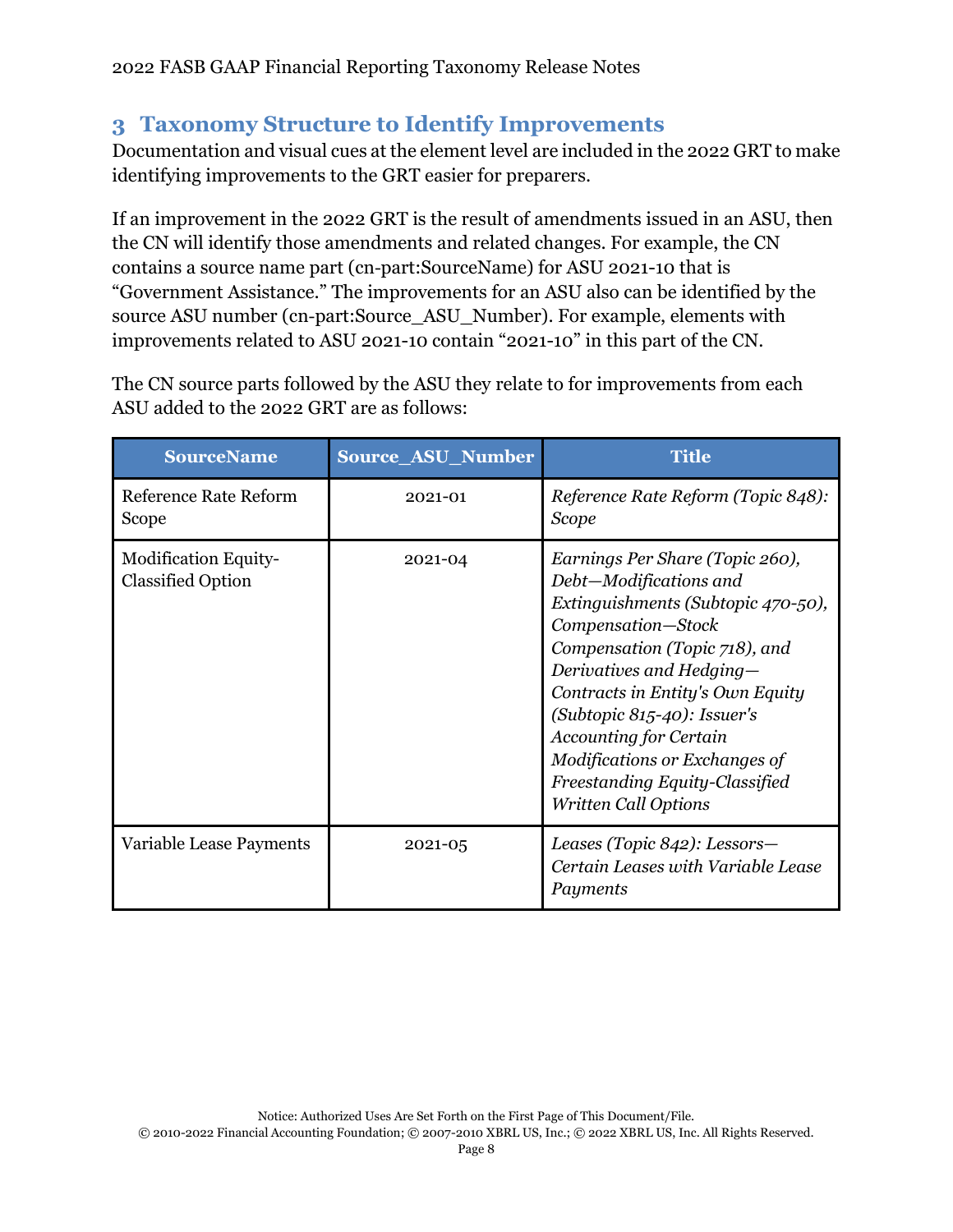| <b>SourceName</b>                                                            | Source_ASU_Number | <b>Title</b>                                                                                                                                                                                                                                                                                                                                                                                                                                                             |
|------------------------------------------------------------------------------|-------------------|--------------------------------------------------------------------------------------------------------------------------------------------------------------------------------------------------------------------------------------------------------------------------------------------------------------------------------------------------------------------------------------------------------------------------------------------------------------------------|
| <b>SEC Update-Presentation</b>                                               | 2021-06           | Presentation of Financial<br>Statements (Topic 205), Financial<br>Services-Depository and Lending<br>(Topic 942), and Financial<br>Services-Investment Companies<br>(Topic 946)-Amendments to SEC<br>Paragraphs Pursuant to SEC Final<br>Rule Releases No. 33-10786,<br><b>Amendments to Financial</b><br>Disclosures about Acquired and<br>Disposed Businesses, and No. 33-<br>10835, Update of Statistical<br>Disclosures for Bank and Savings<br>and Loan Registrants |
| <b>Business Combinations-</b><br><b>Acquired Contracts with</b><br>Customers | 2021-08           | <b>Business Combinations (Topic 805):</b><br>Accounting for Contract Assets and<br><b>Contract Liabilities from Contracts</b><br>with Customers                                                                                                                                                                                                                                                                                                                          |
| <b>Government Assistance</b>                                                 | 2021-10           | Government Assistance (Topic<br>832): Disclosures by Business<br><b>Entities about Government</b><br>Assistance                                                                                                                                                                                                                                                                                                                                                          |

There may be a source listed together with "Taxonomy Technical Improvement" in the source name part (cn-part:SourceName) for elements that had an improvement from an ASU that was not included in a previous version of the GRT because either (1) the element was needed for transition until the amendments in the ASU were effective for all filers or (2) other improvements from the ASU were identified during development of the 2022 GRT. For example, *Income Taxes (Topic 740): Balance Sheet Classification of Deferred Taxes* (ASU 2015-17), is effective for all filers and elements that were deprecated that no longer were appropriate for use. The cn-part:SourceName contains "Balance Sheet Classification - Taxes:Taxonomy Technical Improvement" because it was derived from ASU 2015-17, but was exposed as part of the technical and other conforming improvements for the 2022 GRT. Taxonomy topical projects also will indicate the project name along with "Taxonomy Technical Improvement" in the source name part.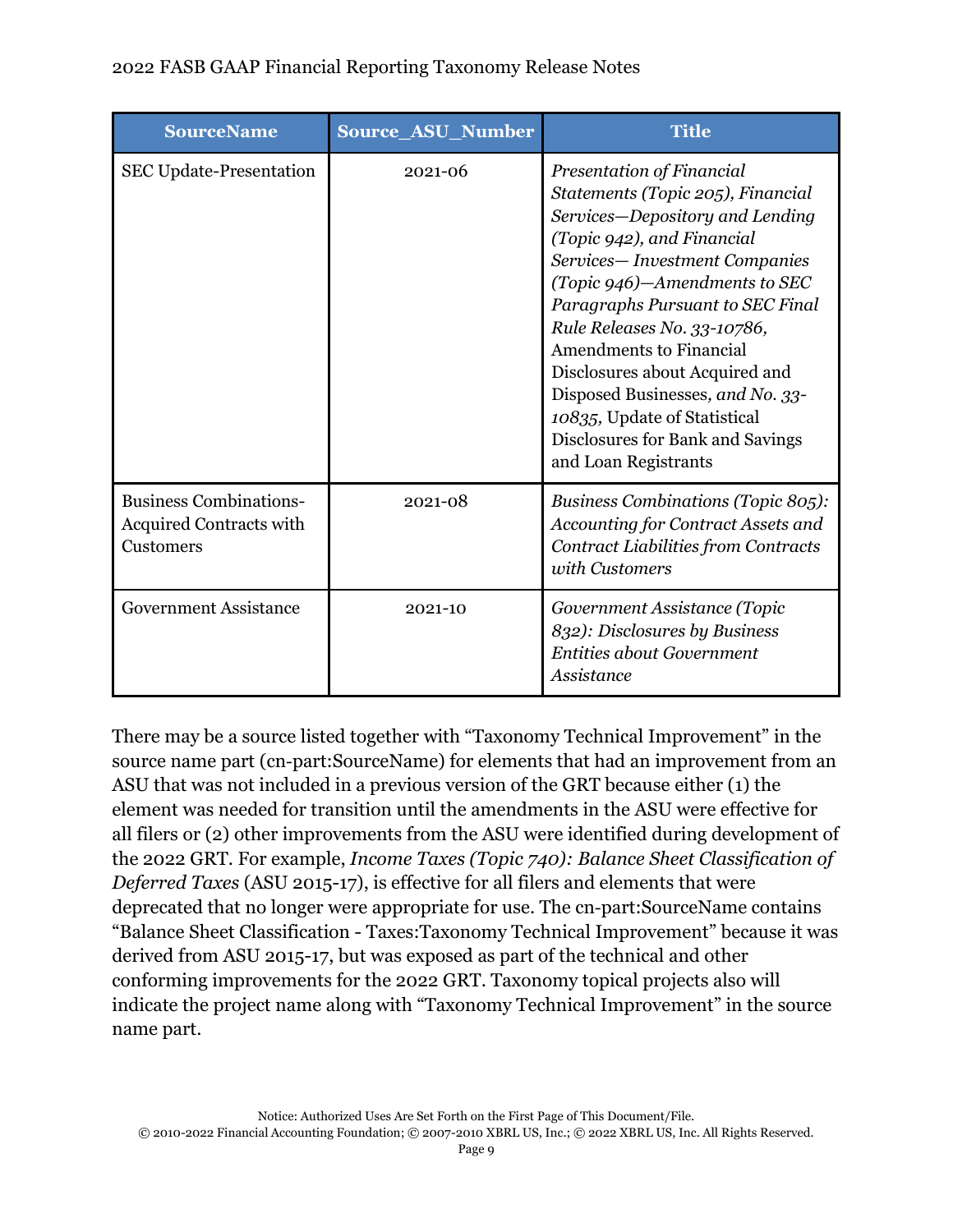There may be multiple sources in the source name part for various ASUs and topical projects that affected the element. For example, transition-type elements such as "Revision of Prior Period, Accounting Standards Update, Adjustment [Member]" may have multiple ASU source names because each of the ASUs modified the element for references as they were issued as final.

Improvements made for the 2022 GRT can be identified in **[TORCS](https://www.fasb.org/cs/ContentServer?c=FASBContent_C&cid=1176158606097&d=&pagename=FASB%2FFASBContent_C%2FNoNavigationContentDisplay)** through "Shared Searches." After selecting an item from the "Shared Searches" and clicking the button "Highlight Matches" at the bottom of the screen, the filter highlights in pale yellow the relationship groups, presentation relationships, calculation relationships, and definition relationships that contain elements that are modified or added in the 2022 GRT. As the user navigates through the GRT, all improvements are highlighted in bright yellow. Each element modified or added includes the date of change and the type of change in the CN. CNs are removed when the version of the GRT for which they were created is no longer acceptable for use. To search for improvements using the CNs that are no longer available in the current GRT, the version of the GRT that they are related to will need to be opened in TORCS.

For additional information on CN parts, see **[GAAP Financial Reporting Taxonomy](https://www.fasb.org/cs/ContentServer?c=Document_C&cid=1176179152432&d=&pagename=FASB%2FDocument_C%2FDocumentPage)  [\(GRT\) and Data Quality Committee Rules Taxonomy \(DQCRT\) Technical](https://www.fasb.org/cs/ContentServer?c=Document_C&cid=1176179152432&d=&pagename=FASB%2FDocument_C%2FDocumentPage)  [Guide](https://www.fasb.org/cs/ContentServer?c=Document_C&cid=1176179152432&d=&pagename=FASB%2FDocument_C%2FDocumentPage)**.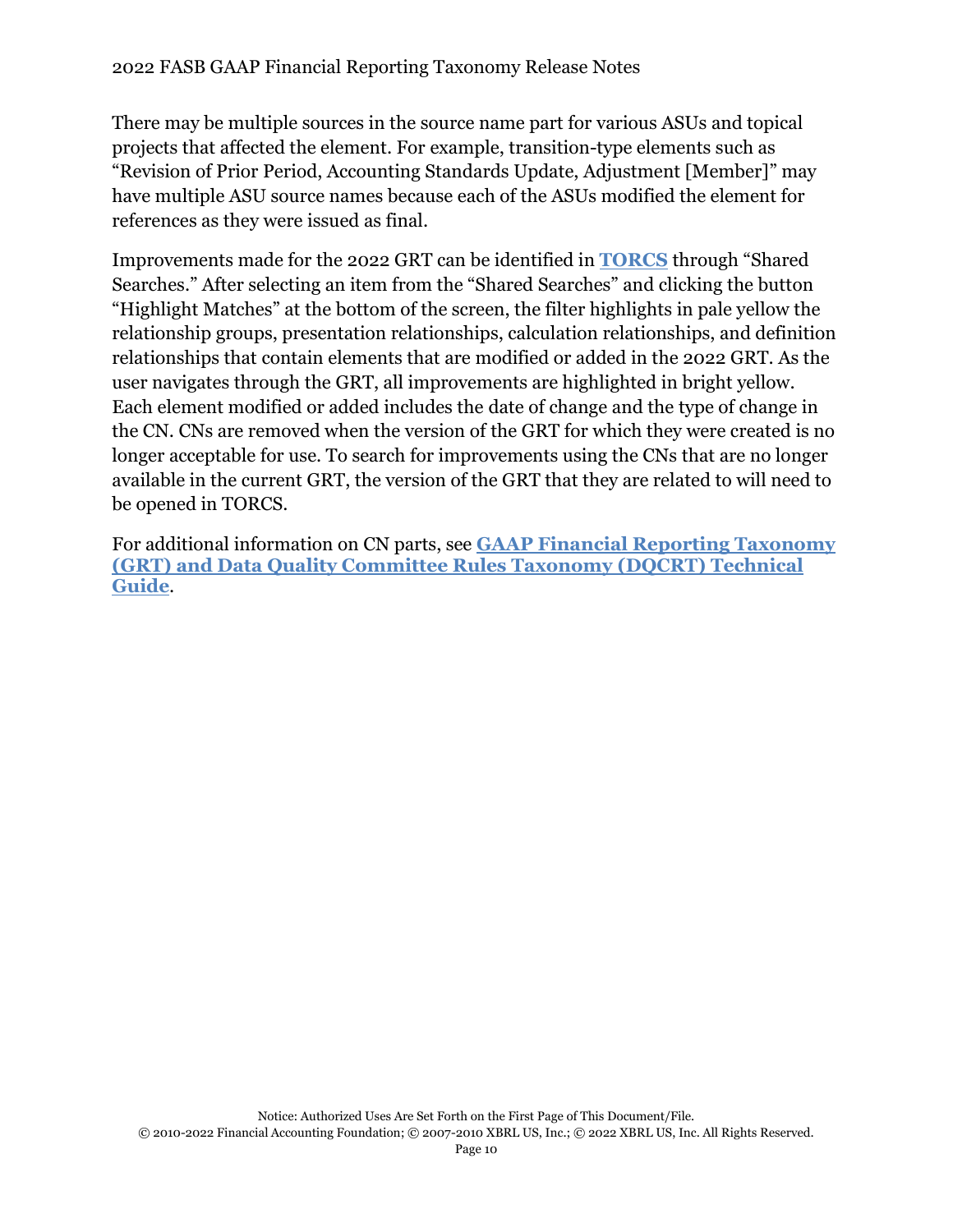# <span id="page-13-0"></span>**4 Modifications to the GRT**

See the separate file in Excel format for the **[appendixes](https://www.fasb.org/cs/ContentServer?c=Document_C&cid=1176179141384&d=&pagename=FASB%2FDocument_C%2FDocumentPage)** that detail by element the modifications to the GRT. The modifications are on separate tabs in the file as follows:

| <b>Appendix Number</b> | <b>Modification</b>                  |
|------------------------|--------------------------------------|
| Appendix 1             | Deprecated Items                     |
| Appendix 2             | Label Changes                        |
| Appendix 3             | <b>Reference Changes</b>             |
| Appendix 4             | <b>Definition Changes</b>            |
| Appendix 5             | New Elements                         |
| Appendix 6             | <b>Taxonomy Implementation Notes</b> |
| Appendix 7             | <b>Deleted Elements</b>              |

The SEC Reporting Taxonomy (SRT) elements are included in both the appendixes and counts for the types of improvements for each section. The SRT elements are noted by the prefix "srt" in the separate file in Excel format for the appendixes and the file in Excel format for the **[2022](https://www.fasb.org/cs/Satellite?c=Document_C&cid=1176179162010&pagename=FASB%2FDocument_C%2FDocumentPage) GRT**.

# <span id="page-13-1"></span>**4.1 Deprecated Items**

Two hundred seventy-three (273) elements were deprecated. Deprecated elements remain for two annual updates to satisfy legacy and conversion requirements but should not be used in filings. After remaining for two annual updates, they are removed from the GRT and are no longer available for use.

| <b>Category</b>              | Part                    | <b>Information</b>                                                                           |
|------------------------------|-------------------------|----------------------------------------------------------------------------------------------|
| <b>Taxonomy Version</b>      | TaxonomyVersion         | Contains the version of the Taxonomy in<br>which the deprecation is applicable.              |
| <b>Source Name</b>           | SourceName              | Contains the source for the deprecation if<br>applicable. This may be the name of an<br>ASU. |
| Source ASU Number            | Source ASU Number       | Contains the ASU number that is the<br>source for the deprecation if applicable.             |
| <b>Element Deprecated</b>    | ElementDeprecated       | Contains the value of true to indicate that<br>it is a deprecation.                          |
| Modified<br>Deprecated Label | ModifiedDeprecatedLabel | Contains the value of true if the part for<br>Deprecated Label has been modified.            |
| Deprecated Label             | DeprecatedLabel         | Contains the reason for the deprecation.                                                     |

The information for the deprecation is shown in the CNs by part as follows:

<sup>© 2010-2022</sup> Financial Accounting Foundation; © 2007-2010 XBRL US, Inc.; © 2022 XBRL US, Inc. All Rights Reserved.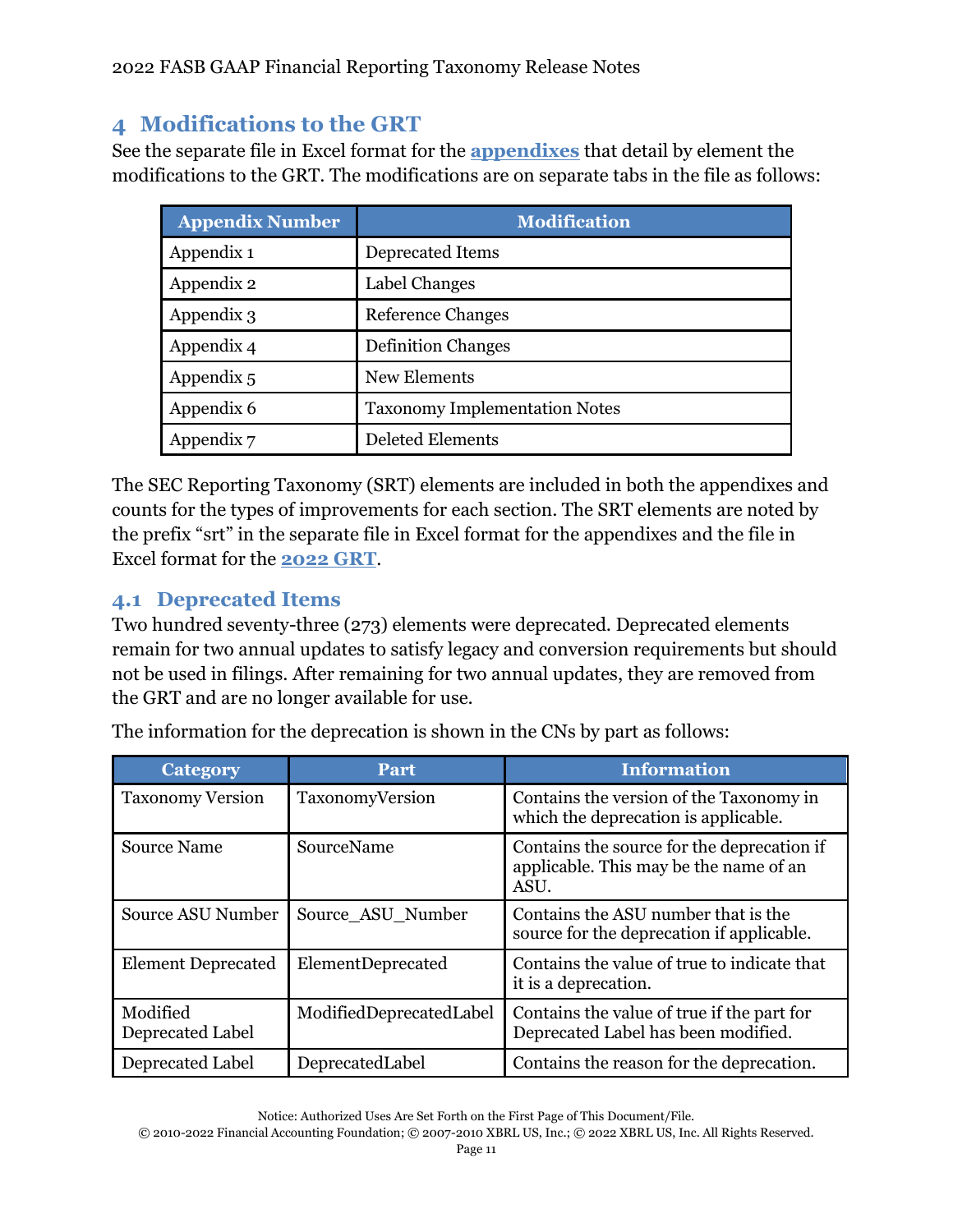| Category                   | Part                   | <b>Information</b> '                                                                                                                                      |
|----------------------------|------------------------|-----------------------------------------------------------------------------------------------------------------------------------------------------------|
| Deprecation<br>Replacement | DeprecationReplacement | Contains a possible replacement element<br>or possible replacement elements, if<br>applicable. Multiple replacement elements<br>are separated by a space. |

The information for the Deprecated Label and Deprecation Replacement is in a separate deprecation note. Not all deprecated elements have a replacement element. Elements may be deprecated because of errors in their creation, infrequent use in practice, or superseded guidance. In those cases, the deprecated element has a Deprecated Label part, but no Deprecation Replacement part.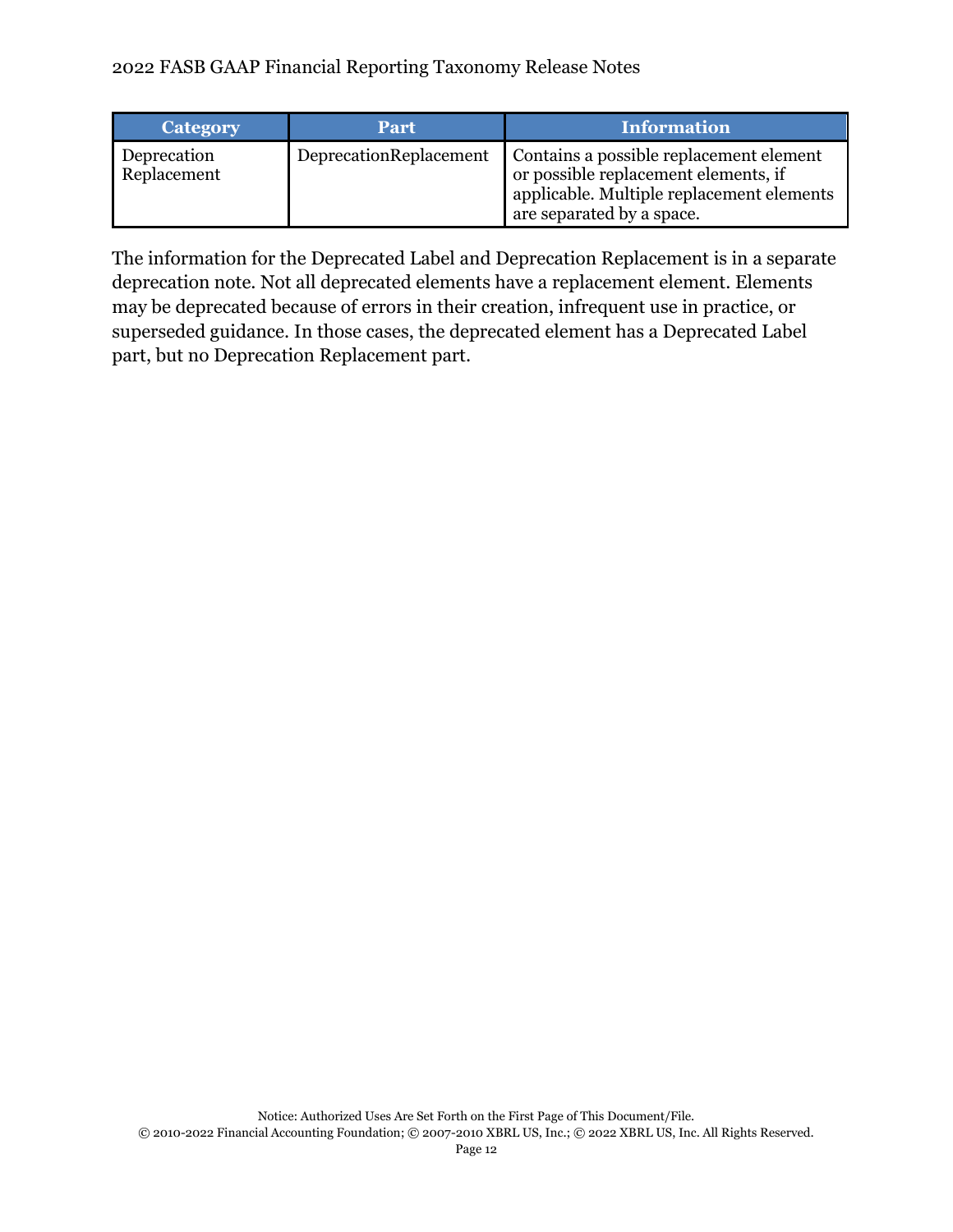# **Deprecated Element Types**

In addition to the CN, deprecated elements are included in a definition linkbase relationship to further assist preparers in identifying replacement elements. Deprecated elements no longer should be used after their date of deprecation, and filings should be updated and revised accordingly. Certain elements deprecated for superseded guidance or organization may have a deprecation replacement suggested but do not have a relationship in the definition linkbase.

| <b>Deprecation</b><br><b>Relationship</b>                                       | <b>Description</b>                                                                                                                                                                                                                                                                                                                                                                                      | <b>Number of</b><br><b>Elements</b><br>with<br><b>Relationship</b> |
|---------------------------------------------------------------------------------|---------------------------------------------------------------------------------------------------------------------------------------------------------------------------------------------------------------------------------------------------------------------------------------------------------------------------------------------------------------------------------------------------------|--------------------------------------------------------------------|
| no relationship<br>(Appendix 1)                                                 | No replacement elements exist. These deprecated items<br>have no ongoing relationship to active elements.                                                                                                                                                                                                                                                                                               | 201                                                                |
| essence-alias                                                                   | The essence-alias relationship is a one-to-one<br>relationship in which a deprecated element has been<br>eliminated because of redundancies. Any elements that<br>have this relationship also have the dep-concept-<br>deprecatedConcept relationship. All deprecated elements<br>with an essence-alias relationship are included in the<br>count of the dep-concept-deprecatedConcept<br>relationship. | N/A                                                                |
| dep-<br>aggregateConcept-<br>deprecatedPartCon<br>cept (Appendix 1)             | The dep-aggregateConcept-deprecatedPartConcept is a<br>relationship in which multiple elements have been<br>deprecated and replaced by a single, higher level, more<br>encompassing concept. A concept that combines and<br>replaces a distinct group of elements is an aggregate<br>concept replacing the two elements, or part concepts.                                                              | $\Omega$                                                           |
| dep-concept-<br>deprecatedConcept<br>(Appendix 1)                               | The dep-concept-deprecatedConcept is a one-to-one<br>relationship in which a deprecated element has been<br>replaced by a similar concept. For example, if an element<br>with an "Instant" period type is replaced by an element<br>with a "Duration" period type, the elements would have a<br>dep-concept-deprecatedConcept relationship.                                                             | 15                                                                 |
| dep-<br>dimensionallyQuali<br>fiedConcept-<br>deprecatedConcept<br>(Appendix 1) | The dep-dimensionallyQualifiedConcept-<br>deprecatedConcept is a relationship in which a<br>deprecated element has been replaced by a dimensional<br>equivalent. The element that previously represented a<br>single fact value is replaced by the interaction between a<br>Line Item element and a dimensionally qualifying<br>Member element.                                                         | 46                                                                 |

The deprecation relationships used in the 2022 GRT are as follows:

Notice: Authorized Uses Are Set Forth on the First Page of This Document/File.

<sup>© 2010-2022</sup> Financial Accounting Foundation; © 2007-2010 XBRL US, Inc.; © 2022 XBRL US, Inc. All Rights Reserved.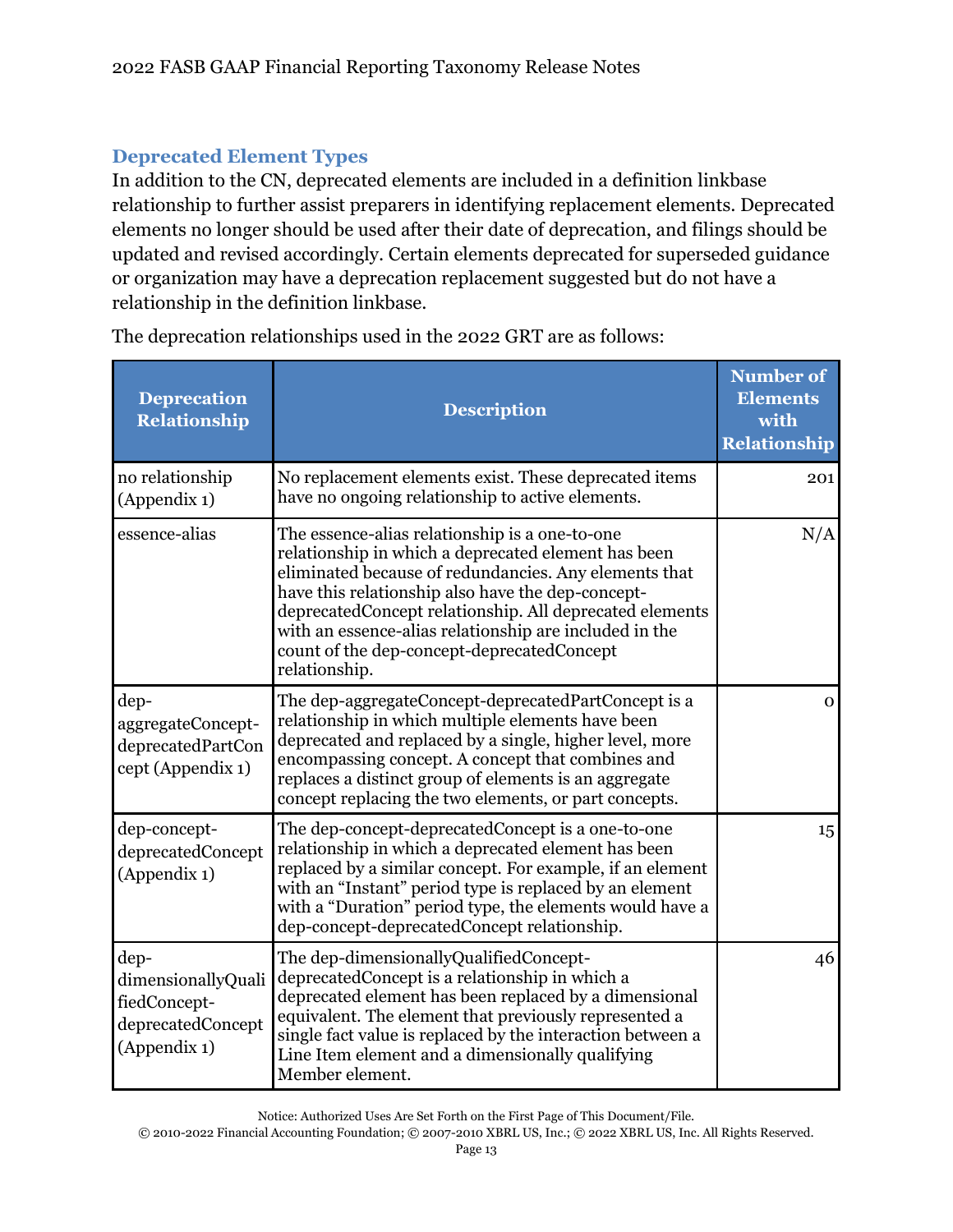## 2022 FASB GAAP Financial Reporting Taxonomy Release Notes

| <b>Deprecation</b><br><b>Relationship</b>                                  | <b>Description</b>                                                                                                                                                                                                                                                                                                                                                                                                                                                                                                                                                            | <b>Number of</b><br><b>Elements</b><br>with<br><b>Relationship</b> |
|----------------------------------------------------------------------------|-------------------------------------------------------------------------------------------------------------------------------------------------------------------------------------------------------------------------------------------------------------------------------------------------------------------------------------------------------------------------------------------------------------------------------------------------------------------------------------------------------------------------------------------------------------------------------|--------------------------------------------------------------------|
| dep-partConcept-<br>deprecatedAggrega<br>teConcept<br>(Appendix 1)         | The dep-partConcept-deprecatedAggregateConcept is a<br>relationship in which a deprecated element has been<br>replaced by two or more elements representing greater<br>disclosure detail.                                                                                                                                                                                                                                                                                                                                                                                     | 5                                                                  |
| dep-<br>mutuallyExclusiveC<br>oncept-<br>deprecatedConcept<br>(Appendix 1) | The dep-mutuallyExclusiveConcept-deprecatedConcept<br>is a relationship in which a deprecated element has been<br>replaced by two or more mutually exclusive concepts. For<br>example, if an individual element could be used for either<br>the current portion of a concept in a classified balance<br>sheet or the aggregate of the current portion and the<br>noncurrent portion in an unclassified presentation, the<br>element is replaced with elements specifically for<br>classified balance sheets and with elements specifically<br>for unclassified presentations. | 6                                                                  |

# <span id="page-16-0"></span>**4.2 Improvements to Standard Labels**

The 2022 GRT includes eighty-four (84) elements that had their standard labels modified to better identify the substance and intended application of the elements, which are in Appendix 2. None of the element names have been changed. Changes to period start, period end, or total labels are not identified with a CN if the standard label has not changed. Changes to those labels may have been made to conform to the standard label.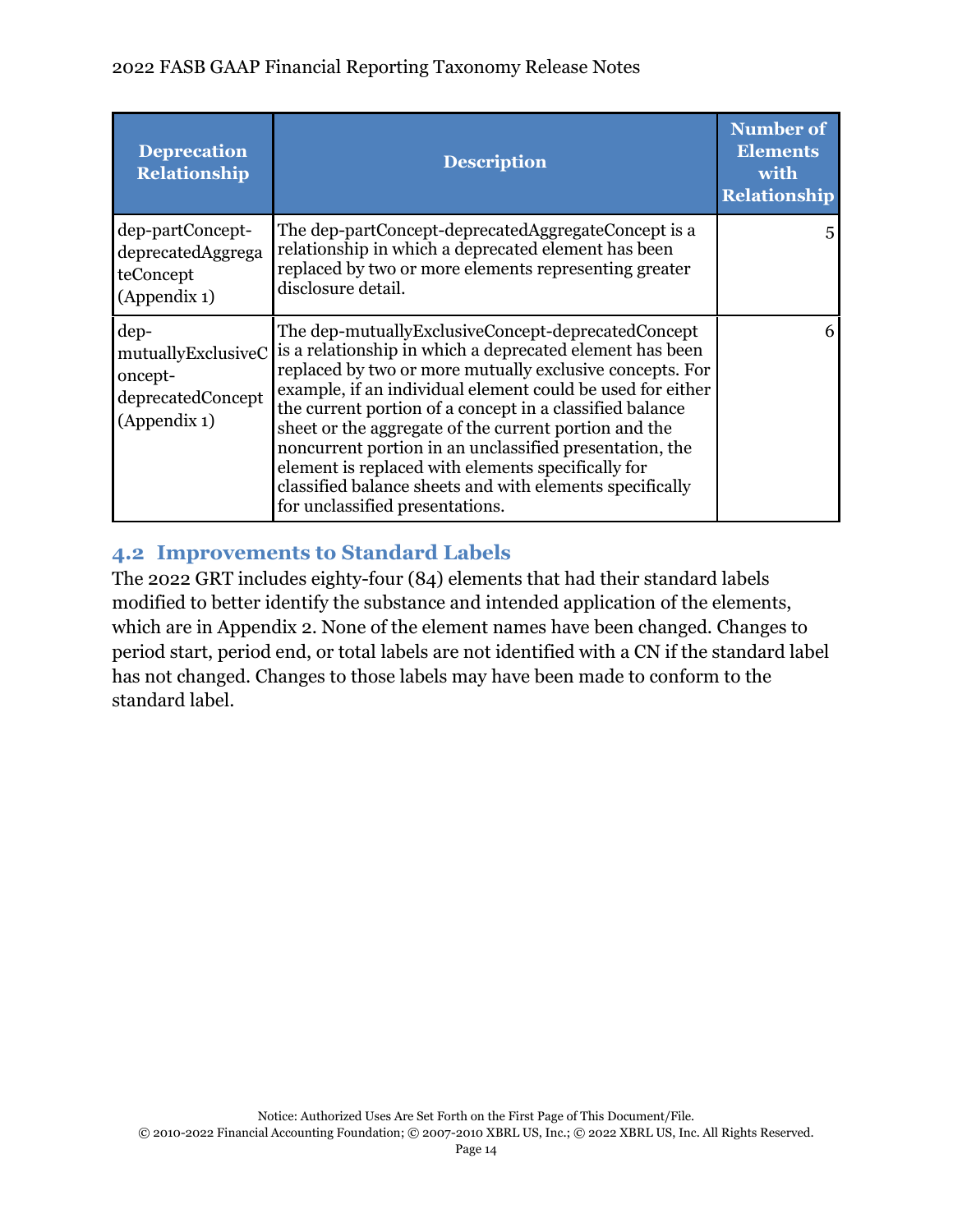# <span id="page-17-0"></span>**4.3 Improvements to FASB** *Accounting Standards Codification***® References**

The 2022 GRT includes additions, replacements, and removals of ASC references on elements which are in Appendix 3. The number by the source of modification is listed below and includes modifications of references for elements that are part of the SRT:

| <b>Source of Modification</b>                | Number Added |
|----------------------------------------------|--------------|
| ASU/SEC                                      | 33           |
| <b>Topical Projects</b>                      | 22           |
| Reference Project                            |              |
| <b>Public Comments and Internal Analyses</b> | १४           |
| Total                                        |              |

The Reference Project was initiated to support constituent feedback stating that references are a better starting point when selecting elements for GAAP reporting requirements than navigating through a GRT view. This project is expected to continue over multiple releases of the GRT and will entail reviewing element references to evaluate appropriateness for element selection in meeting disclosure requirements. Elements related to common reporting practices will be evaluated to determine whether (1) there is an appropriate paragraph to reference or (2) a topic reference can be assigned. Also, this project is expected to better support the topical search capabilities available in the Inline XBRL viewer on the SEC's website at **[https://www.sec.gov](https://www.sec.gov/structureddata/osd-inline-xbrl.html)** and other such tools.

As part of this project, references will be assigned a specific role to assist with identifying the origin of the element. In conjunction with the Reference Project and based on stakeholders' feedback, additional references roles were introduced starting with the 2018 GRT. All reference roles are part of the XBRL specification as established by XBRL International, Inc. (XII), except for "[http://www.fasb.org/role/legacyRef,](http://www.fasb.org/2017/role/legacyRef)" which is used to distinguish references that have not been reviewed under the Reference Project guidelines and assigned a specific role and

"[http://fasb.org/role/ref/otherTransitionRef,](http://fasb.org/role/ref/otherTransitionRef)" which is used to distinguish references that are transitional and applicable to entities that apply nonpublic entity timing in the adoption of amendments to the ASC from ASUs.

Reference roles were assigned to references that were added or modified in the 2022 GRT. References that were not reviewed for the 2022 GRT will maintain the legacyRef role until they are evaluated. The reference roles and their description can be found in the table below: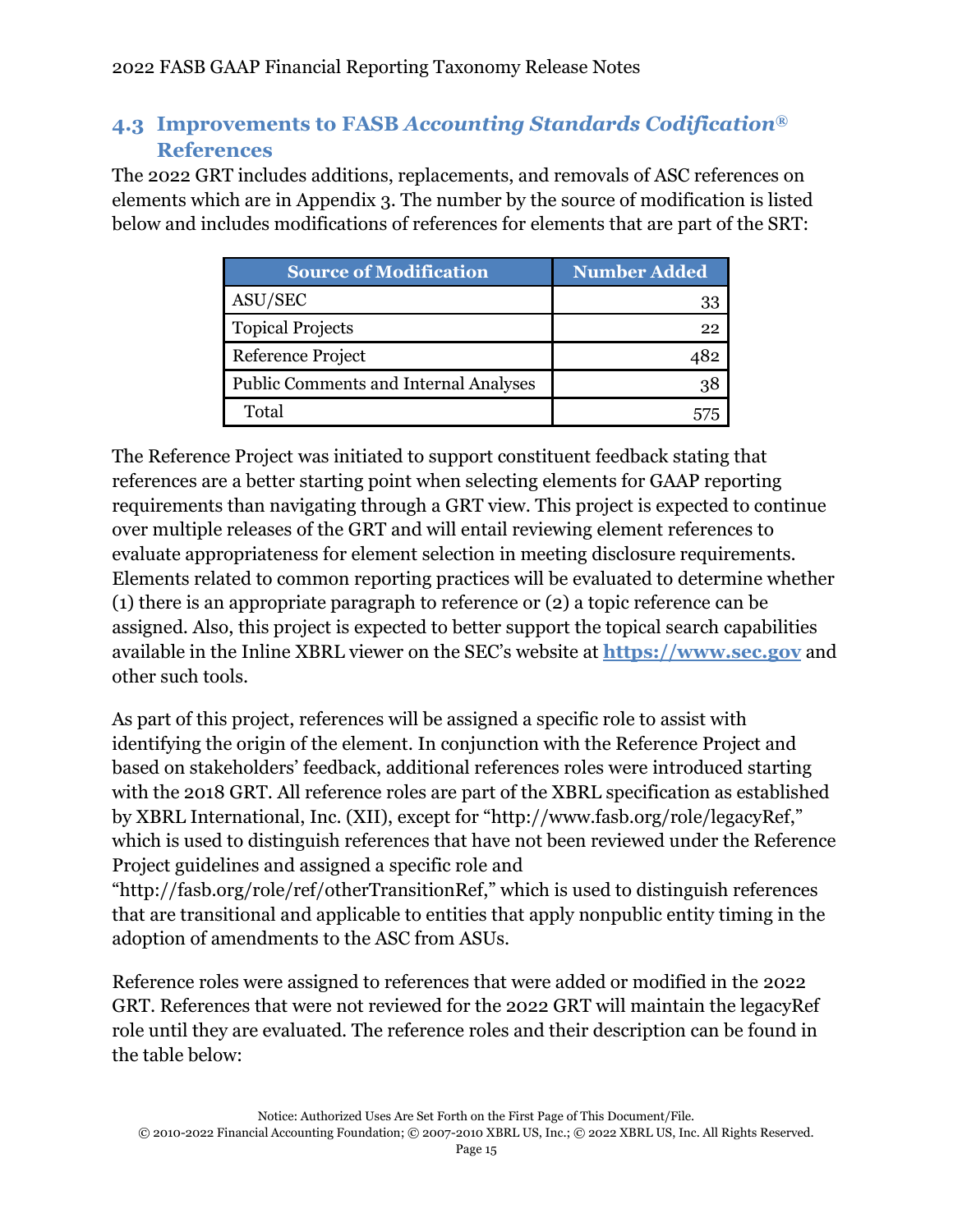# 2022 FASB GAAP Financial Reporting Taxonomy Release Notes

| <b>Reference Role</b>                                  | <b>Description</b>                                                                                                                                         |
|--------------------------------------------------------|------------------------------------------------------------------------------------------------------------------------------------------------------------|
| http://www.xbrl.org/2003/role/disclosureRef            | Reference to documentation that<br>details an explanation of the<br>reporting requirements relating<br>to the concept.                                     |
| http://www.xbrl.org/2003/role/recommendedDisclosureRef | Reference to documentation that<br>details an explanation of<br>recommended disclosures<br>relating to the concept.                                        |
| http://www.xbrl.org/2003/role/exampleRef               | Reference to documentation that<br>illustrates, by example, the<br>application of the concept that<br>assists in determining<br>appropriate usage.         |
| http://www.xbrl.org/2009/role/commonPracticeRef        | Reference for common practice<br>disclosure relating to the<br>concept. Enables reference to a<br>related requirement.                                     |
| http://www.fasb.org/role/legacyRef                     | Reference that has not been<br>reviewed and assigned a specific<br>role.                                                                                   |
| http://fasb.org/role/ref/otherTransitionRef            | Reference that is transitional and<br>applicable to entities that apply<br>nonpublic entity timing in<br>adoption of amendments from<br>ASU <sub>s</sub> . |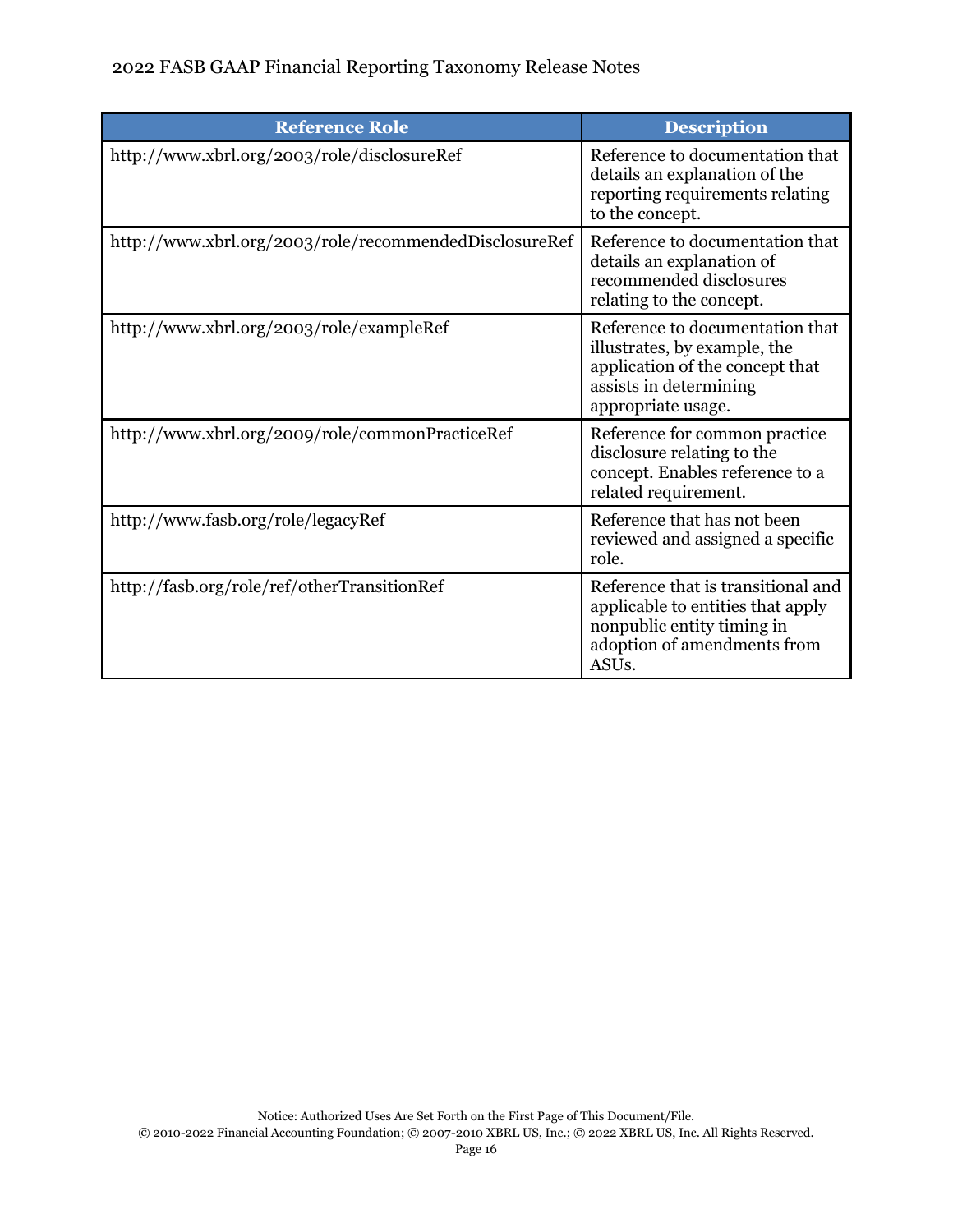# <span id="page-19-0"></span>**4.4 Improvements to Documentation Labels**

The 2022 GRT includes improvements to documentation labels (definitions), which are in Appendix 4. Those improvements were made to clarify the meaning of a concept, remove unnecessarily restrictive wording, correct inconsistencies between labels and definitions of individual elements, and incorporate amendments to the ASC from ASUs. If the modification to the definition substantively changed the meaning of the underlying concept, then the element was deprecated and a new element was created. Minor edits to the documentation labels such as removing spaces or conforming to style do not have a modified CN as they do not change the meaning or intended use of the element. The number by the source of modification is listed below:

| <b>Source of Modification</b>                | <b>Number Modified</b> |
|----------------------------------------------|------------------------|
| <b>Topical Projects</b>                      |                        |
| <b>Public Comments and Internal Analyses</b> |                        |
| Total                                        |                        |

# <span id="page-19-1"></span>**4.5 New Elements**

The 2022 GRT includes new elements that were added based on amendments to the ASC from ASUs, taxonomy topical projects, comments from the public, and internal analyses, which are in Appendix 5. The number by source is listed below and includes elements moved from the GRT to SRT:

| <b>Source of New Element</b>                 | <b>Number Added</b> |            |
|----------------------------------------------|---------------------|------------|
|                                              | <b>GRT</b>          | <b>SRT</b> |
| ASU/SEC                                      | 35                  |            |
| <b>Topical Projects</b>                      |                     |            |
| <b>Public Comments and Internal Analyses</b> | 152                 |            |
| Total                                        |                     |            |

# <span id="page-19-2"></span>**4.6 Taxonomy Implementation Notes**

The 2022 GRT includes seven hundred and seventy-nine (779) TINs that were added for six hundred and thirty-one (631) elements, which can be found in Appendix 6. If an element is included in a specific TIG, it may have a TIN identifying the guide in the source name part with "Taxonomy Implementation Guide" as the value in the source part and a URI part with a link to the guide. A TIN was not added to elements that were used in the TIG but were not specific to the topic. For example, "Statistical Measurement [Axis]" is an element used in multiple TIGs but is not specific to the topics in the TIGs; therefore, a TIN is not included. A TIN also may be transitional for ASUs as discussed in the section **[Taxonomy Structure to Identify Improvements](#page-10-0)**. If an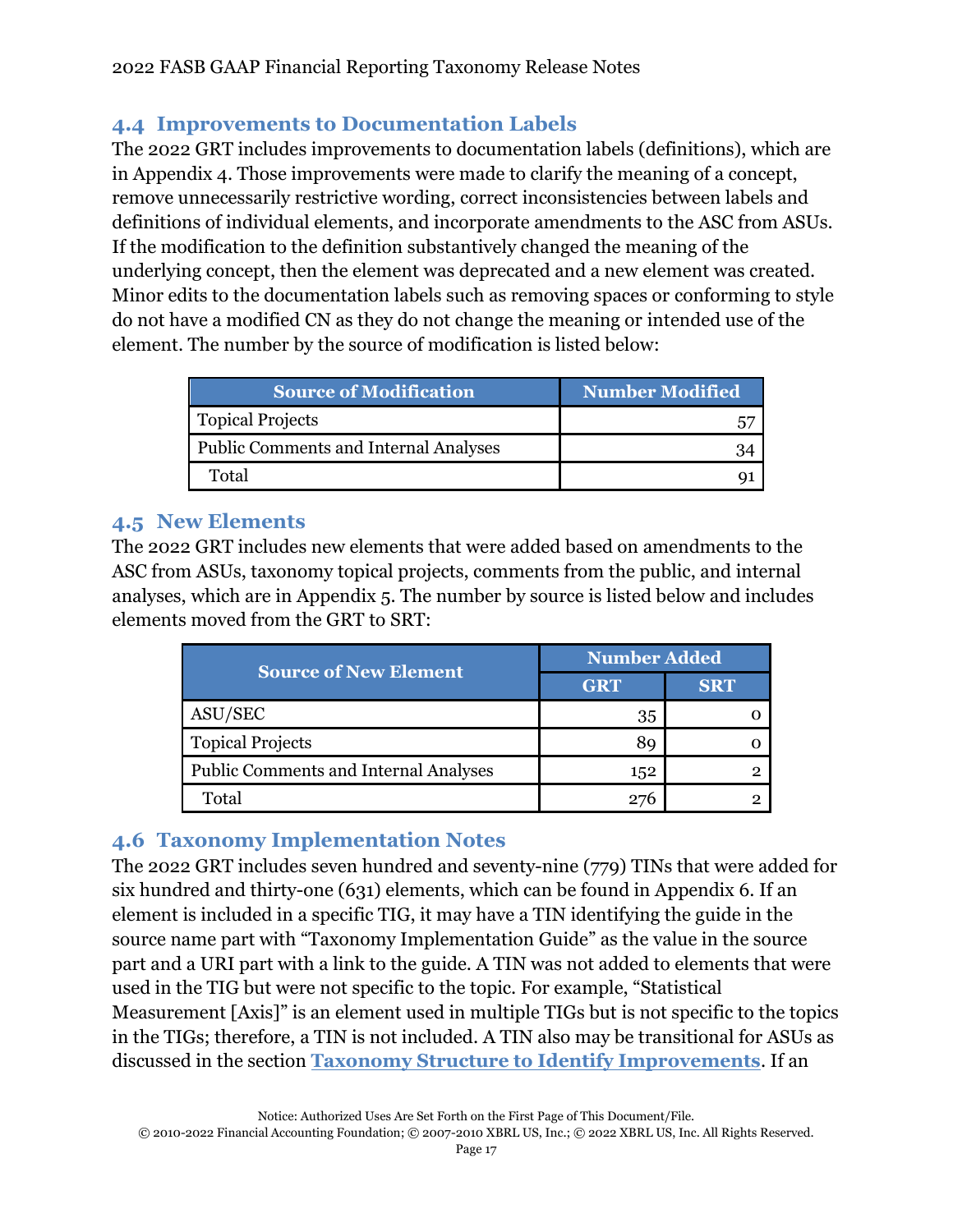element is a two-way element, meaning that it could have either a positive or a negative value, it may have a TIN indicating the direction for the value. For example, the TIN may indicate that the value of the element is a gain if presented as a positive value, and a loss if presented as a negative value.

TINs have four categories of roles based on their purpose. The roles could be used to filter or search in the collateral provided on the FASB website for the GRT and by other tools to enhance element selection. See the roles in the table below:

| <b>TIN Reference Role</b>                   | <b>Description</b>                                                                                                                                                                                                                                            |
|---------------------------------------------|---------------------------------------------------------------------------------------------------------------------------------------------------------------------------------------------------------------------------------------------------------------|
| http://fasb.org/us-gaap/role/tin/resource   | TIN that provides information on additional resources,<br>such as Taxonomy Implementation Guides (TIG).                                                                                                                                                       |
| http://fasb.org/us-gaap/role/tin/transition | TIN that provides information on the transition of<br>elements from the amendments for Accounting<br>Standards Updates.                                                                                                                                       |
| http://fasb.org/us-gaap/role/tin/usage      | TIN that provides information on how the element is<br>intended to be used. For example, providing the<br>financial statement perspective from which the<br>applicable element is modeled, such as statement of<br>financial position or statement of income. |
| http://fasb.org/us-gaap/role/tin/value      | TIN that provides information on the values provided<br>by the element, such as the format of the value.                                                                                                                                                      |

The number by type of TIN is listed below:

| <b>Type</b>         | <b>Number</b><br><b>Added</b> |
|---------------------|-------------------------------|
| Resource            | 115                           |
| Transition          | 440                           |
| Usage               | 116                           |
| Value               | 108                           |
| Total TINs for 2022 |                               |

For additional information on TIN parts, see **GAAP Financial [Reporting and Data](https://www.fasb.org/cs/ContentServer?c=Document_C&cid=1176179152432&d=&pagename=FASB%2FDocument_C%2FDocumentPage)  [Quality Committee Rules Taxonomy Technical Guide.](https://www.fasb.org/cs/ContentServer?c=Document_C&cid=1176179152432&d=&pagename=FASB%2FDocument_C%2FDocumentPage)**

# <span id="page-20-0"></span>**4.7 Deleted 2019 GRT Deprecated Elements**

As a result of the EDGAR Release 21.2, the 2019 GRT is no longer supported, and 2019 deprecated elements no longer appear in the 2022 GRT as deprecated items or in